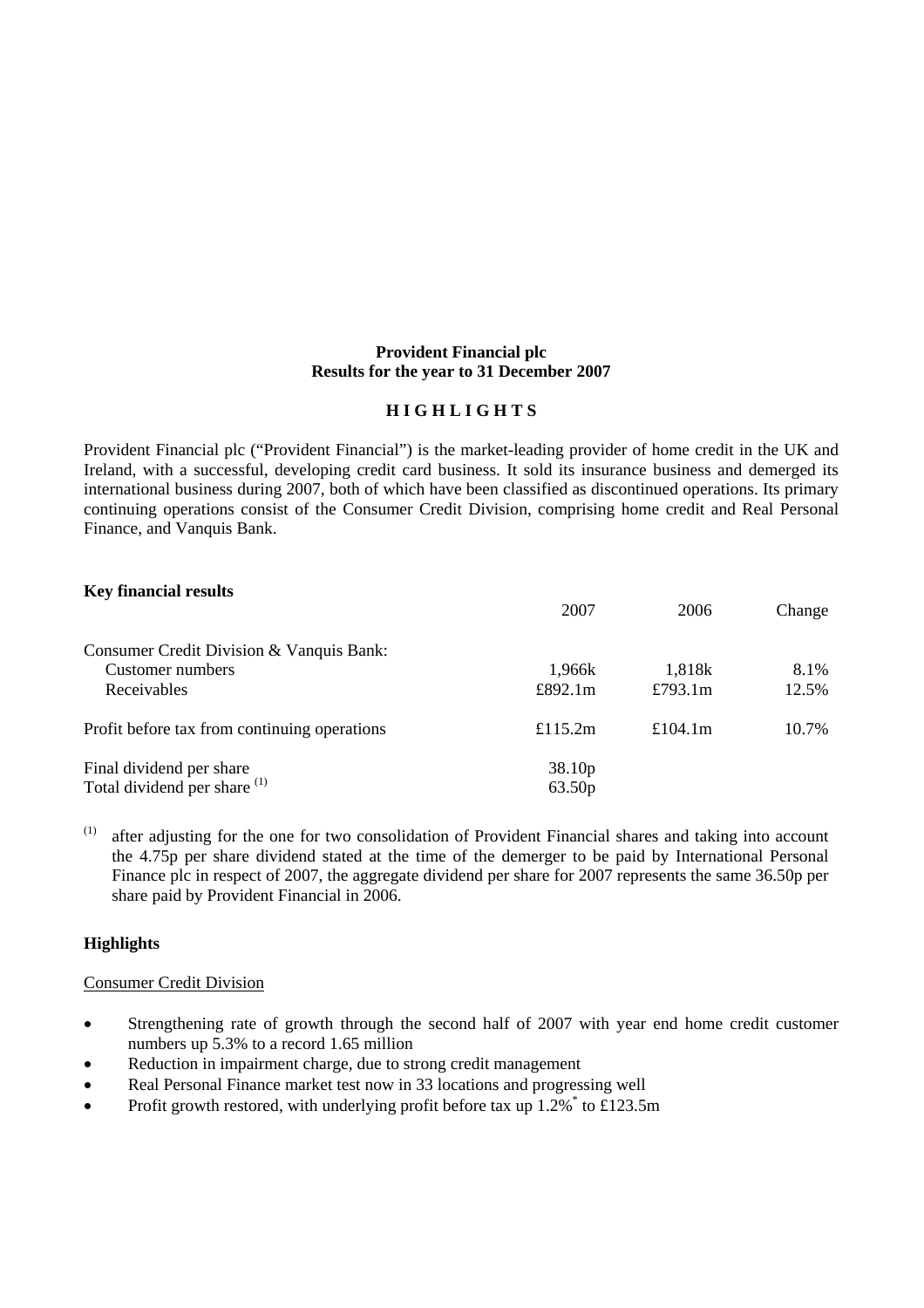# Vanquis Bank

- Strong growth with customer numbers up 25.9% to 316,000 and average receivables up 51.7% to £117.3m
- Further significant improvement in credit quality
- Profitable from June, with a profit of £3.3m in the second half of 2007
- Achieved target of trading at around break even for the year with a full year loss of only £0.9m compared to a loss of £18.3m in 2006

# Group

- Profit before tax from continuing operations of £115.2m, representing profit growth of 16.8% $*$
- Strong funding and liquidity positions to support continued high quality growth and strategic development

\* Stated after adjusting for the one-off £5.5m benefit from changes to pension scheme members' commutation rights in 2006 relating to continuing operations

## **Peter Crook, Chief Executive of Provident Financial, commented:**

"I am very pleased with the group's full year performance. During the year we have invested in further enhancements to marketing, credit management and the talent base, which are now driving high quality growth in both customer numbers and profit.

The strength of the group's funding and liquidity positions underpin the group's medium-term organic growth plans, as it pursues its strategy of addressing the broader UK non-standard lending market of some 10 million consumers.

Current market conditions are favourable for us, as mainstream lenders continue to tighten their lending criteria.

The group has made a strong start to 2008."

| <b>Enquiries:</b>                           | Today         | <b>Thereafter</b> |
|---------------------------------------------|---------------|-------------------|
| Media                                       |               |                   |
| David Stevenson, Provident Financial        | 020 7404 5959 | 01274 731111      |
| Nigel Prideaux, Brunswick                   | 020 7404 5959 | 020 7404 5959     |
| <b>Investor Relations</b>                   |               |                   |
| <b>Stuart Caldwell, Provident Financial</b> | 020 7404 5959 | 01274 731111      |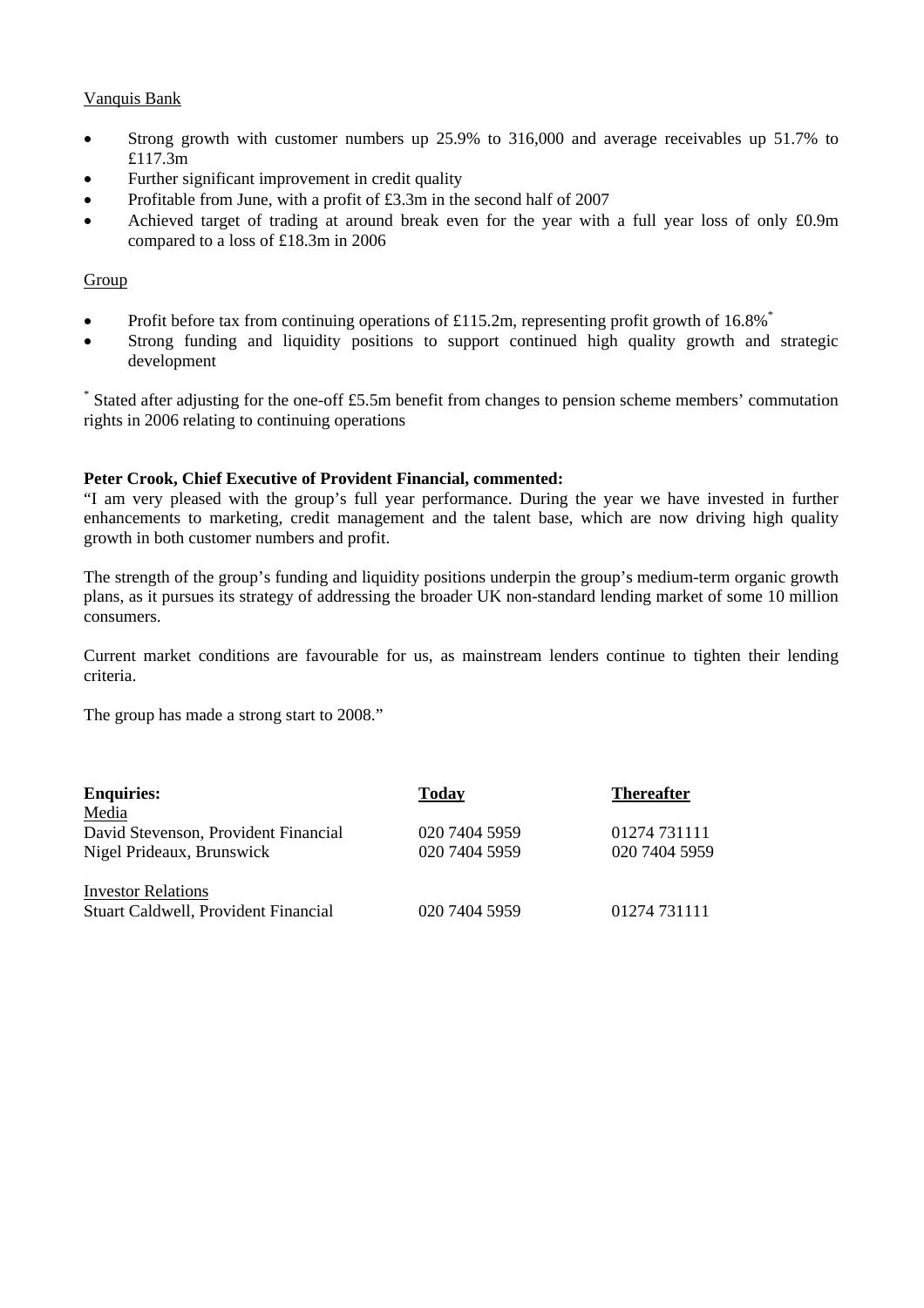### **Chairman's statement**

2007 has been a year of significant change at Provident Financial, with the sale of the insurance business in June followed by the demerger of the international business as a separately listed company in July.

Provident Financial's strategy is now clearly focussed on addressing the ten million people in the UK who make up the non-standard credit market. With almost two million satisfied customers served through a network of over 300 branches, modern call centres and internet sites, the group already has the largest nonstandard customer base in the UK from which to build. The non-standard population is growing, as mainstream lenders retrench to the prime markets in the face of mounting impairment and, more recently, pressures on liquidity. Consequently, the non-standard market is likely to be the domain of specialists such as Provident Financial.

Home credit has produced excellent results in 2007. After two years of investment in new sales channels and credit management, the business is now delivering consistently high quality growth. Customer numbers finished the year up 5.3% at a record 1.65 million and impairment was down, a combination that has restored underlying profit growth and produced a profit before tax of £123.5m.

Vanquis Bank, the group's fast-growing credit card operation, grew average customer receivables by 51.7% in 2007 and continued to experience an improving impairment trend. The business moved into profit in June, and produced a profit of £3.3m in the second half, resulting in a loss of just £0.9m for the year in line with the guidance set at the start of 2007. This confirms its status as an important participant in the UK non-standard credit card market and as an important contributor to the group's future profits. In the medium-term, Vanquis Bank is expected to develop a portfolio of 500,000 customers and £300m of receivables, generating a post-tax return on equity of around 30%.

Real Personal Finance is an unsecured direct-repayment loan product, underwritten face-to-face in the customer's home and collected by monthly direct debit, and is a natural extension of home credit. This offer is well suited to the significant number of satisfied customers who migrate from home credit each year because their circumstances have improved, as well as the broader non-standard consumer market. The pilot is progressing well and a decision on the pace of national roll-out will be made later in 2008.

Customers addressed by the group's businesses continue to experience pressures on their disposable incomes from rising food, fuel and utility bills and, therefore, tight credit management remains a main priority for 2008. At present, the group's customer base shows no evidence of distress from unemployment. Even in the event of a more severe downturn, we believe that the group's businesses would prove resilient. The shortterm, low value loans made by the home credit business and its national network of 11,600 agents, who make some 80 million visits to customers' homes during the course of a year, mean that Provident Financial is uniquely placed to respond faster than other lenders to signs of strain on the way into a downturn and in resuming profitable lending during a recovery. Similarly, from the point of issue through to collection, Vanquis Bank maintains a significantly more intensive call centre-based relationship with its customers than other card issuers.

Alongside Peter Crook and Andrew Fisher, Chris Gillespie joined the executive management team during the year to head up the Consumer Credit Division and Michael Lenora joined to head up Vanquis Bank. Chris and Michael each bring over 20 years of experience in the industry and have made important new appointments to strengthen their divisional management teams, positioning both businesses well for future growth.

The board is confident that the robust operating platform established by the management team, together with tight credit disciplines and the group's strong funding and liquidity positions, will see the delivery of further high quality growth in 2008.

**John van Kuffeler**  Chairman 4 March 2008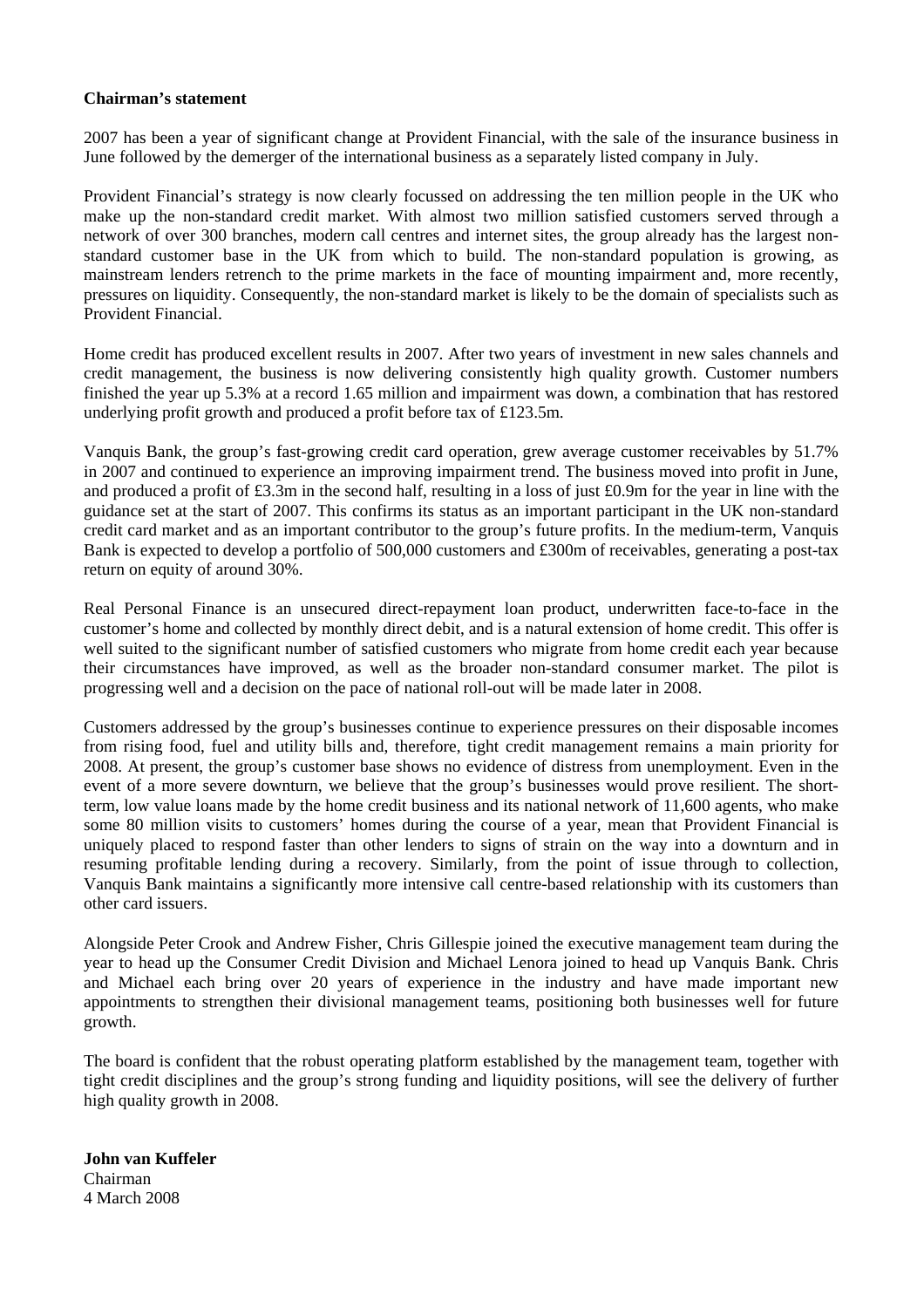# **Financial results**

Group

Profit before tax for the year from continuing operations increased by £11.1m to £115.2m (2006: £104.1m). After taking account of the impact of a one-off pension credit of £5.5m in 2006, this represents an increase in underlying profit before tax of 16.8%.

The sale of the insurance business resulted in a net pre-tax profit of £69.3m and the group incurred pre-tax exceptional costs of £32.2m during 2007 (2006: £11.1m) relating to the demerger of the international business. Profit after tax from discontinued operations totalled £57.7m (2006: £51.6m).

The group's profit for the year attributable to equity shareholders was £138.4m (2006: £124.9m).

## Consumer Credit Division

The rate of home credit customer number growth accelerated strongly during the second half of 2007, with year end customers at a record level of 1.65 million, some 5.3% higher than at the end of 2006. Of the 525,000 new customers booked during the year, approximately 185,000 came from non-agent channels, illustrating the success of our strategy of broadening our range of recruitment channels.

Revenue grew by a slightly slower rate, up 2.4% to £590.5m (2006: £576.7m) as a greater proportion of new customers were added in the second half of the year. However, average customer receivables increased strongly by 6.2% to £638.8m (2006: £601.3m).

Emphasis has been placed on maintaining the overall quality of the receivables book. This has been achieved by both the use of revised credit scoring systems for all new customer applications, which has resulted in approximately one third of new customer applications being declined, and in tight management of arrears. This emphasis on quality growth led to the overall impairment charge falling by 2.0%, despite a growing receivables book. Impairment expressed as a percentage of revenue in 2007 fell markedly from 31.0% to 29.7%. In an environment where there is continued pressure on our customers' disposable incomes, particularly from rising food, fuel and utility bills, this improvement demonstrates clearly the effectiveness of our enhanced credit management.

Underlying operating costs, after excluding the one-off pension credit of £5.5m in 2006, increased by 4.6% to £256.7m (2006: £245.5m), which included a further increase in the level of marketing expenditure incurred to support future growth.

The market test of a direct repayment loan product, trading under the brand Real Personal Finance, has progressed well during 2007. The test was expanded from 2 to 20 locations in November 2007 and is currently operating in 33 locations. This business operates a separate sales force, but is otherwise fully integrated into the existing home credit branch infrastructure. Accordingly, it is not expected to incur a material level of start-up costs. A decision on the pace and scale of the national roll-out of Real Personal Finance will be taken during the third quarter of 2008.

Overall, underlying profit before tax from the Consumer Credit Division grew by 1.2% to £123.5m (2006: £122.0m), reversing the trend of declining profitability seen in recent years.

## Vanquis Bank

Vanquis Bank ended the year with 316,000 customers (2006: 251,000), an increase of 25.9% in the year. Response rates from direct marketing campaigns and the level of internet applications increased during the second half of the year and the business has benefited from a number of mainstream credit card providers pulling back from the non-standard market.

Total revenue grew by 85.7% to £63.5m (2006: £34.2m) due to a combination of the increase in customer numbers, the re-pricing of assets undertaken at the end of 2006, and the impact of our "low and grow"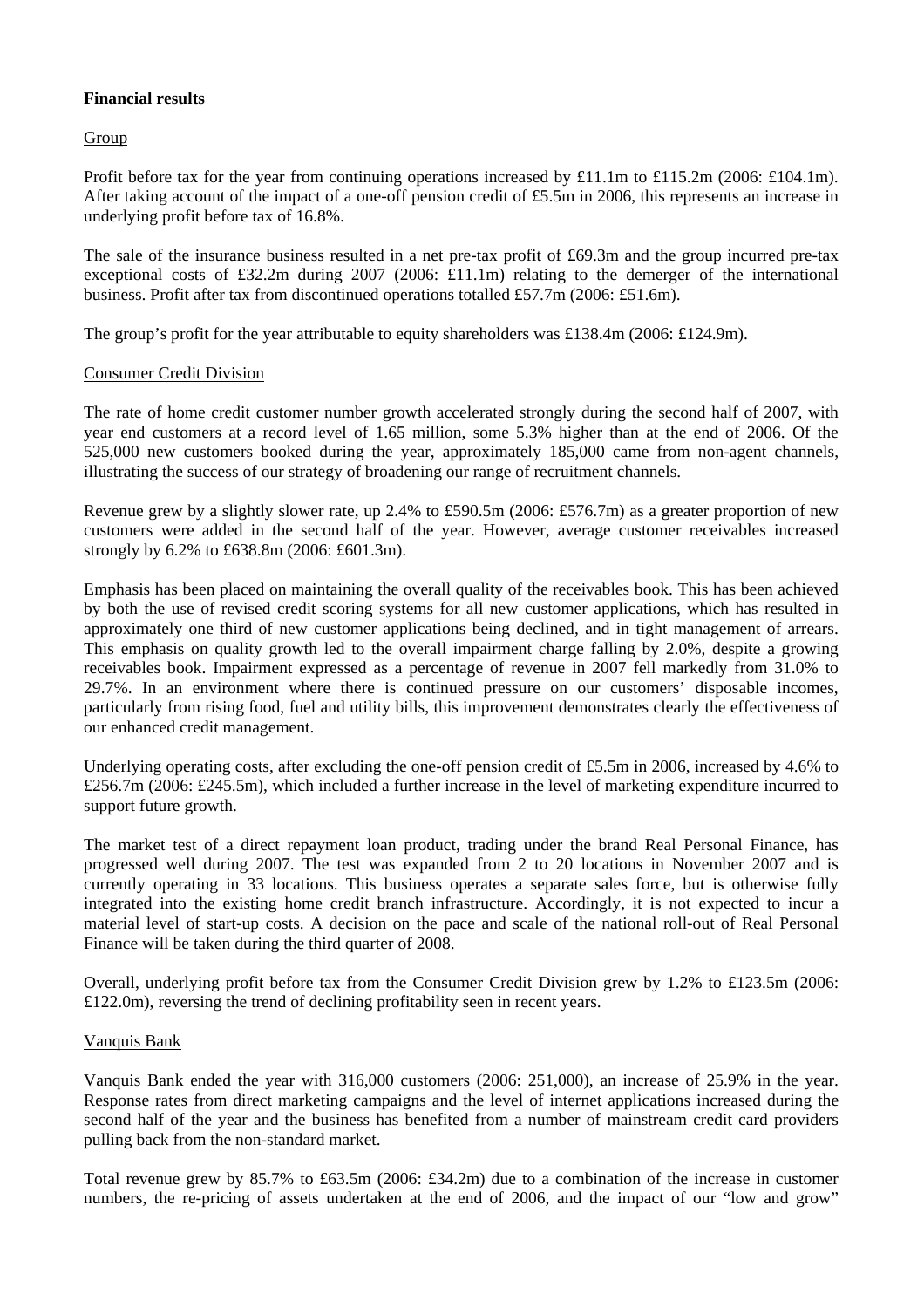strategy upon average customer balances, which grew by 11.4% to £490 (2006: £440). Average customer receivables grew by 51.7% to £117.3m (2006: £77.3m).

The group has continued the development of underwriting criteria and tougher scoring of both new customer applications and increases to existing customers' credit lines, with over 70% of new customer applications being declined. In addition, there has been a heavy focus on arrears management. The overall result is a further improvement in the quality of the receivables book, with impairment as a percentage of revenue falling sharply from 56.7% to 39.7%, which is now close to the planned ongoing rate of impairment.

Total costs increased by just 10.7%, significantly lower than the growth in net revenue, as the business benefited from the further increase in scale. To accommodate future growth, Vanquis Bank will significantly expand its call centre facilities and will also upgrade its IT capability, which will result in the cost base increasing at a faster rate in 2008.

Vanquis Bank moved into profitability in June and made a profit of £3.3m in the second half of 2007. For the year as a whole, it reported a small operating loss before tax of £0.9m (2006: £18.3m loss). The business is now well positioned to move forward strongly in 2008 towards its medium-term targets of achieving a portfolio of around 500,000 customers and net receivables of £300m, earning a post-tax return on equity of 30%.

## Yes Car Credit

The collect-out of the Yes Car Credit receivables book continues to progress in line with expectations with total collections in the year amounting to £83.8m. The receivables book at the end of 2007 was £33.3m compared with £108.6m at the end of 2006. The business incurred a loss before tax in the year of £2.9m (2006: £1.5m loss). A similar loss is expected in 2008 and 2009 and full collect-out of the receivables book and the closure of the collections operation is expected towards the end of 2009.

### Central costs

Central costs for the full year amounted to £6.5m, up from £6.0m in 2006. However, central costs in the second half of 2007 were £2.0m, down by £2.5m on the first half, as a result of the streamlining which followed the demerger. Central interest receivable of £2.0m (2006: £2.4m) was slightly reduced on 2006 and primarily represents the interest receivable on the group's surplus capital of approximately £75m.

## Discontinued operations

Following the sale of the insurance business on 15 June 2007 and the demerger of the international business on 16 July 2007, these two businesses have been classified as discontinued operations on the face of the group's consolidated income statement. Prior year comparatives have been restated accordingly. There is no impact on the prior year financial statements other than a change in the presentation of the results and cash flows of these businesses to discontinued operations.

#### Taxation

The effective tax rate for the year from continuing operations was 29.9% (2006: 29.6%), close to the UK corporation tax rate. The future tax rate is expected to be broadly in line with the UK corporation tax rate which reduces to 28% in April 2008.

## **Dividends**

At the time of the demerger, the directors of both Provident Financial and International Personal Finance plc stated their intention, in the absence of unforeseen circumstances, to pay an aggregate level of dividends per share in respect of 2007 that is equivalent to the amount of 36.50 pence paid in respect of 2006. The board of Provident Financial is recommending a final dividend of 38.10 pence per share, making a total dividend for the year of 63.50 pence which is equivalent to 31.75 pence after taking account of the one for two share consolidation undertaken in July. At the time of the demerger it was expected that International Personal Finance plc would recommend a total dividend for 2007 of 4.75 pence per share.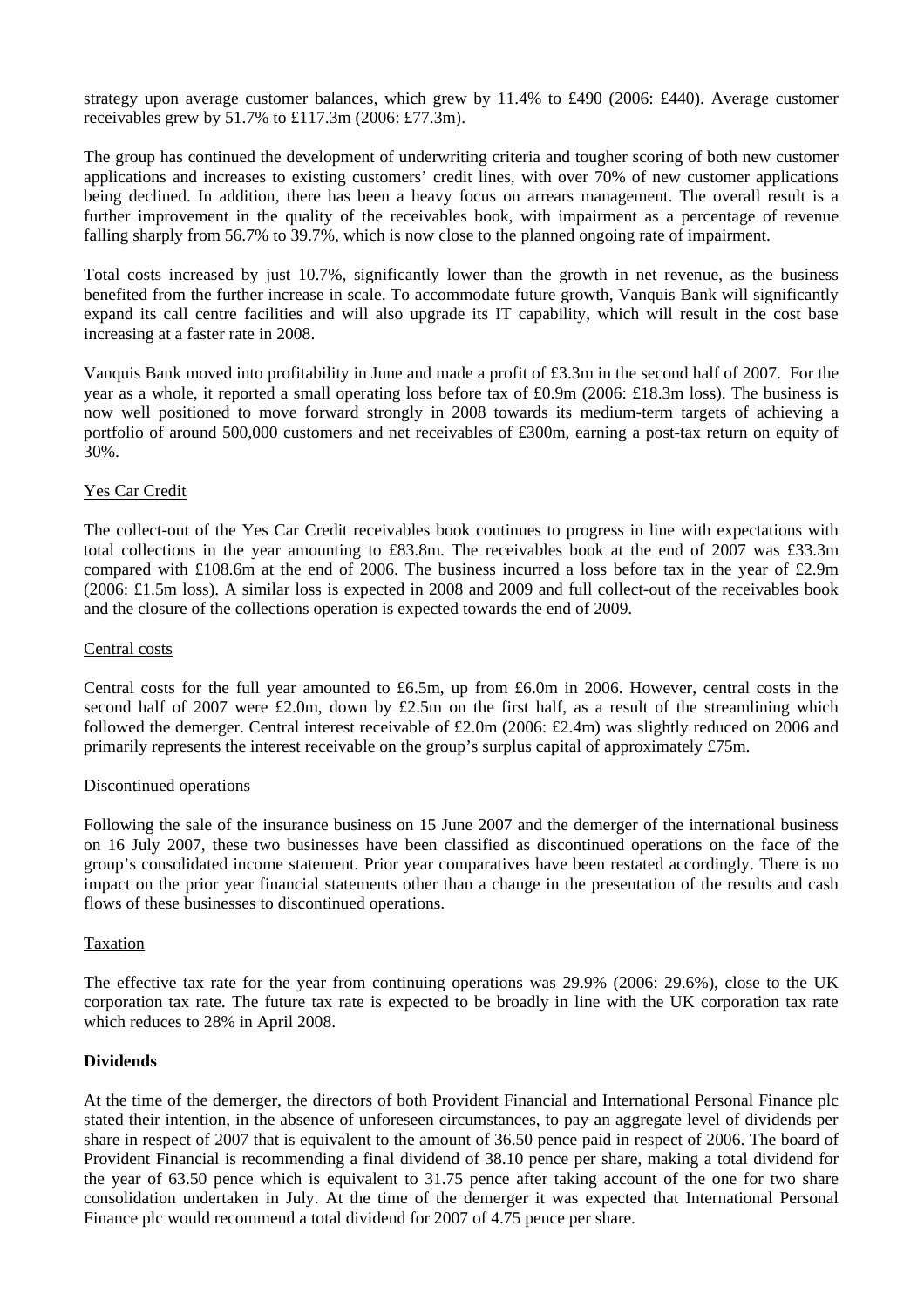### **Balance sheet and capital**

Amounts receivable from customers of our continuing operations increased by £23.7m to £925.4m (2006: £901.7m) reflecting strong growth from both the Consumer Credit Division and Vanquis Bank, offset by continued good progress in the collect-out of the outstanding Yes Car Credit book.

The group's funding position remains strong. Borrowings ended 2007 at £633.7m, with gearing expressed as the ratio of borrowings to shareholders' equity, after excluding the net pension asset, at 2.7 times, compared with our relevant borrowing covenant of 6.0 times. This results in headroom available on the group's current committed borrowing facilities of some £435m, which is expected to provide ample liquidity to support the group's organic growth plans until March 2010, when the £270.7m 3-year element of the bank syndication, completed in March 2007 ahead of the demerger, matures.

Year end shareholders' equity stood at £295.9m (2006: £354.0m) representing 21.8% of customer receivables (2006: 17.0%). Relative to our target ratio of 15%, and after taking into account operational seasonality and the timing of dividend payments, this implies surplus capital of some £75m, which has been retained by the group in the near term to fund growth opportunities and provide a sensible degree of strategic flexibility.

The group's year end capital adequacy ratio was 480% of the minimum Pillar I requirement and was well in excess of the interim capital guidance set by the Financial Services Authority under the new Basel II regime.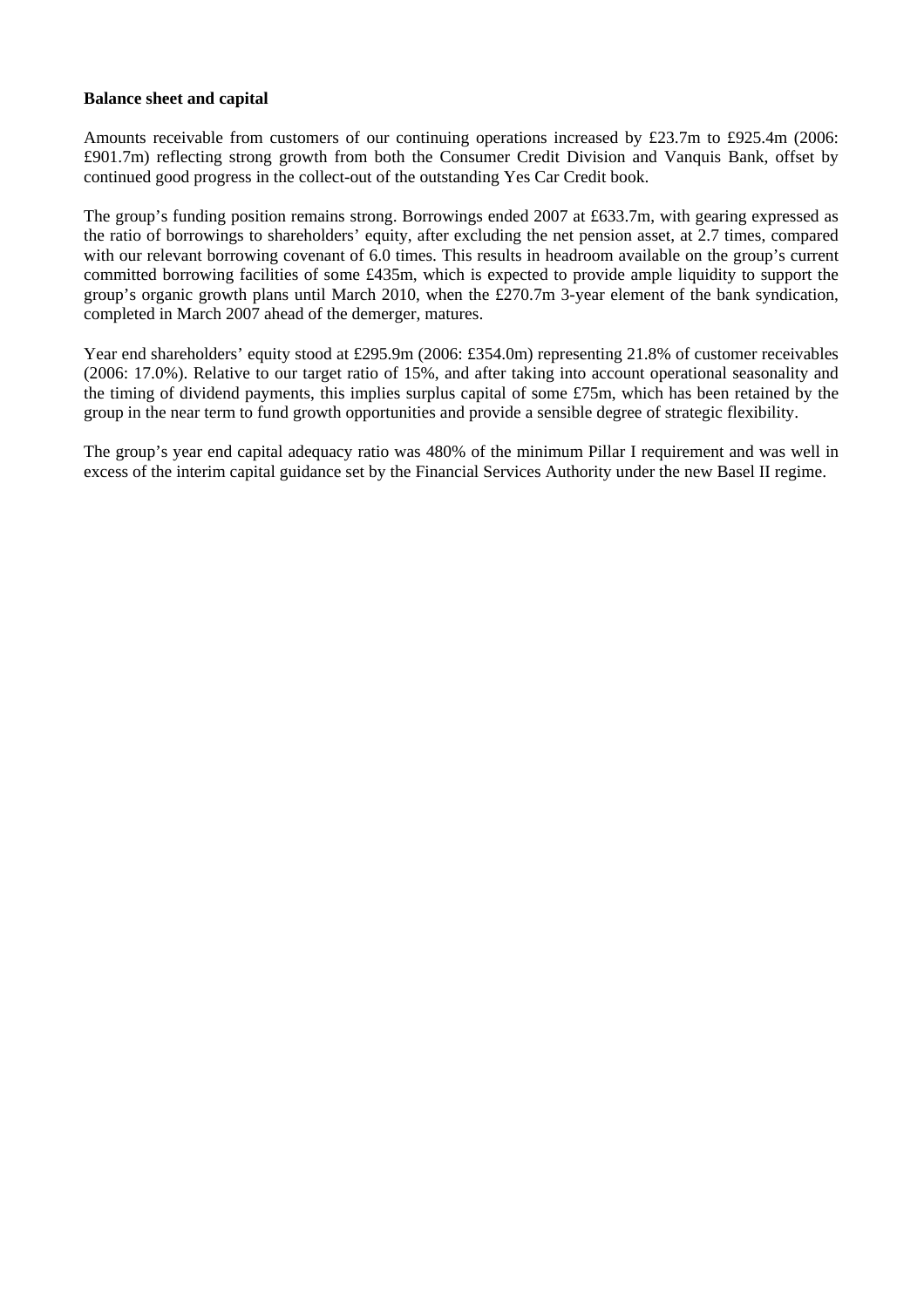# **Consolidated income statement for the year ended 31 December 2007**

|                                                                 | <b>Notes</b>   | 2007        | 2006        |
|-----------------------------------------------------------------|----------------|-------------|-------------|
|                                                                 |                | $\pounds$ m | $\pounds$ m |
| <b>Continuing operations</b>                                    |                |             |             |
| <b>Revenue</b>                                                  | $\overline{2}$ | 669.2       | 654.6       |
| Finance costs                                                   |                | (42.1)      | (41.2)      |
| Operating costs                                                 |                | (342.4)     | (356.0)     |
| Administrative expenses                                         |                | (169.5)     | (153.3)     |
| <b>Total costs</b>                                              |                | (554.0)     | (550.5)     |
| <b>Profit before taxation</b>                                   | 2              | 115.2       | 104.1       |
| Tax charge                                                      | $\overline{3}$ | (34.5)      | (30.8)      |
| Profit after taxation for the year from continuing operations   |                | 80.7        | 73.3        |
| <b>Discontinued operations</b>                                  |                |             |             |
| Profit after taxation for the year from discontinued operations | 4              | 57.7        | 51.6        |
| Profit for the year attributable to equity shareholders         | 9              | 138.4       | 124.9       |
|                                                                 |                |             |             |
|                                                                 | <b>Notes</b>   | 2007        | 2006        |
| Earnings per share from continuing operations                   |                |             |             |
| <b>Basic</b>                                                    | 5              | 40.86p      | 28.76p      |
| Diluted                                                         | 5              | 40.49p      | 28.66p      |
| Earnings per share attributable to equity shareholders          |                |             |             |
| <b>Basic</b>                                                    | 5              | 70.08p      | 49.00p      |
| Diluted                                                         | 5              | 69.44p      | 48.83p      |
| Dividends per share                                             |                |             |             |
| Proposed final dividend                                         | 6              | 38.10p      | 22.02p      |
| Total dividend in respect of the year                           | 6              | 63.50p      | 36.50p      |
| Paid in the year*                                               | 6              | 47.42p      | 35.85p      |
|                                                                 |                |             |             |

\* The total cost of dividends paid in the year was £89.4m (2006: £91.4m)

# **Consolidated statement of recognised income and expense for the year ended 31 December 2007**

|                                                             | <b>Notes</b> | 2007        | 2006        |
|-------------------------------------------------------------|--------------|-------------|-------------|
|                                                             |              | $\pounds$ m | $\pounds$ m |
| Profit for the year attributable to equity shareholders     | 9            | 138.4       | 124.9       |
| Exchange losses on foreign currency translations            |              |             | (0.2)       |
| Cash flow hedges:                                           |              |             |             |
| - net fair value gains                                      |              | 1.7         | 0.2         |
| - recycled and reported in profit for the year              |              | 2.8         |             |
| Actuarial gains/(losses) on retirement benefit asset        | 8            | 46.3        | (0.3)       |
| Tax charge on items taken directly to equity                | 3            | (15.2)      | (0.1)       |
| Impact of change in UK tax rate                             | 3            | 0.8         |             |
| Net income/(expense) recognised directly in equity          | 9            | 36.4        | (0.4)       |
| Total recognised income for the year attributable to equity |              |             |             |
| shareholders                                                | 9            | 174.8       | 124.5       |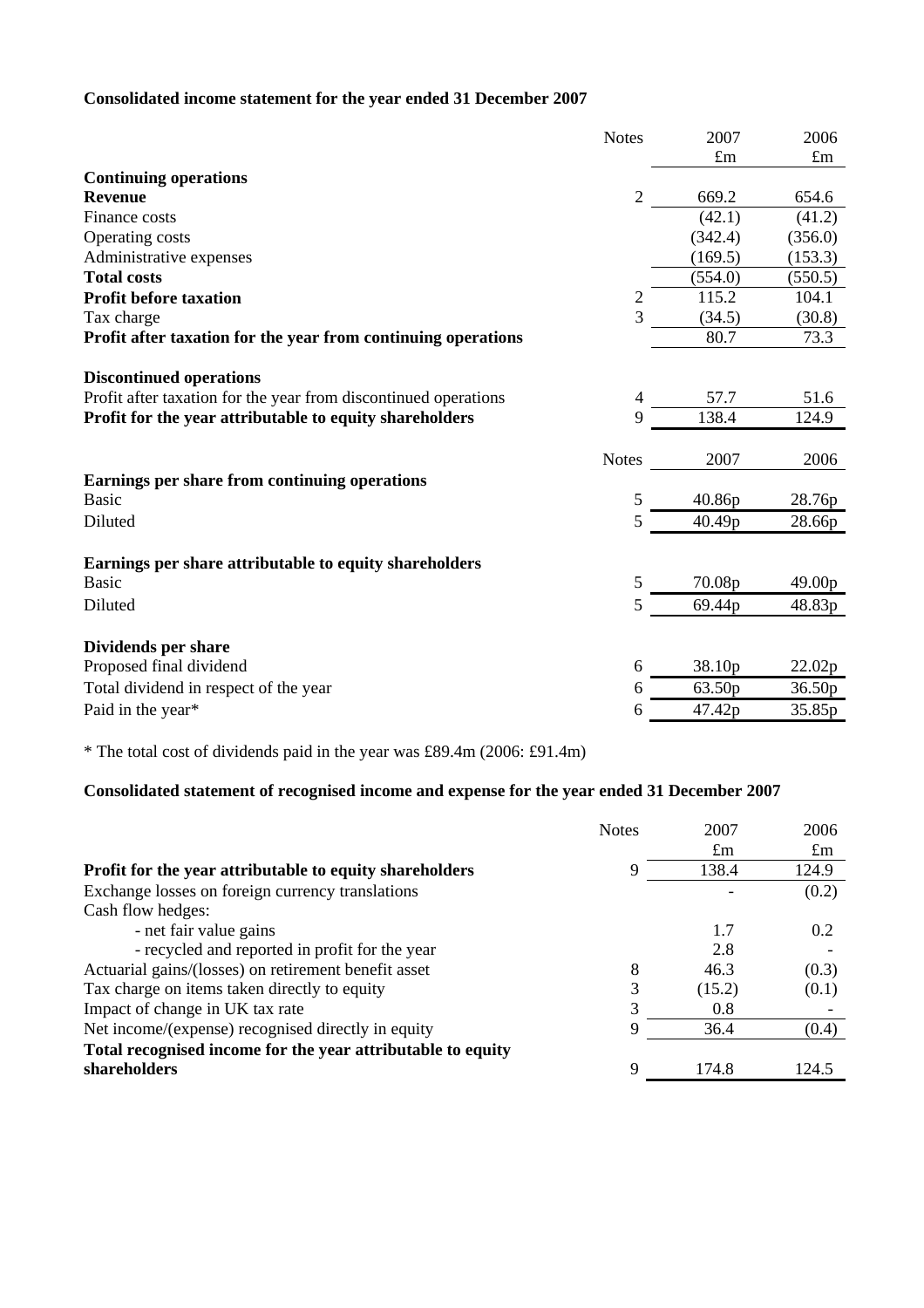# **Consolidated balance sheet as at 31 December 2007**

|                                        | <b>Notes</b>   | 2007        | 2006        |
|----------------------------------------|----------------|-------------|-------------|
|                                        |                | $\pounds$ m | $\pounds$ m |
| <b>ASSETS</b>                          |                |             |             |
| <b>Non-current assets</b>              |                |             |             |
| Goodwill                               |                | 3.1         | 3.1         |
| Other intangible assets                |                | 12.6        | 30.0        |
| Property, plant and equipment          |                | 28.7        | 58.7        |
| Financial assets:                      |                |             |             |
| - amounts receivable from customers    | $\overline{7}$ | 71.8        | 129.5       |
| - derivative financial instruments     |                |             | 2.4         |
| Retirement benefit asset               | 8              | 61.5        | 8.9         |
|                                        |                | 177.7       | 232.6       |
| <b>Current assets</b>                  |                |             |             |
| Financial assets:                      |                |             |             |
| - amounts receivable from customers    | 7              | 853.6       | 1,103.2     |
| - derivative financial instruments     |                | 0.7         | 0.3         |
| - cash and cash equivalents            |                | 23.4        | 438.8       |
| Trade and other receivables            |                | 19.9        | 30.6        |
| Insurance assets                       |                |             | 56.2        |
| Current tax assets                     |                |             | 8.1         |
| Deferred tax assets                    |                | 11.4        | 42.9        |
|                                        |                | 909.0       | 1,680.1     |
| <b>Total assets</b>                    |                | 1,086.7     | 1,912.7     |
|                                        |                |             |             |
| <b>LIABILITIES</b>                     |                |             |             |
| <b>Current liabilities</b>             |                |             |             |
| Financial liabilities:                 |                |             |             |
| - bank and other borrowings            |                | (41.0)      | (87.4)      |
| - derivative financial instruments     |                | (12.5)      | (2.1)       |
| Trade and other payables               |                | (70.1)      | (114.1)     |
| Insurance accruals and deferred income |                |             | (328.3)     |
| Current tax liabilities                |                | (29.9)      | (37.3)      |
| Provisions                             |                | (0.8)       | (1.8)       |
|                                        |                | (154.3)     | (571.0)     |
| <b>Non-current liabilities</b>         |                |             |             |
| Financial liabilities:                 |                |             |             |
| - bank and other borrowings            |                | (592.7)     | (933.6)     |
| - derivative financial instruments     |                | (24.3)      | (42.0)      |
| Provisions                             |                | (2.0)       |             |
| Deferred tax liabilities               |                | (17.5)      | (12.1)      |
|                                        |                | (636.5)     | (987.7)     |
| <b>Total liabilities</b>               |                | (790.8)     | (1,558.7)   |
| <b>NET ASSETS</b>                      | $\overline{2}$ | 295.9       | 354.0       |
|                                        |                |             |             |
| <b>SHAREHOLDERS' EQUITY</b>            |                |             |             |
| Called-up share capital                | 9              | 27.2        | 26.5        |
| Share premium account                  | $\mathbf{9}$   | 132.7       | 110.8       |
| Other reserves                         | 9              | 0.1         | 5.7         |
| Retained earnings                      | 9              | 135.9       | 211.0       |
| <b>TOTAL EQUITY</b>                    | 9              | 295.9       | 354.0       |
|                                        |                |             |             |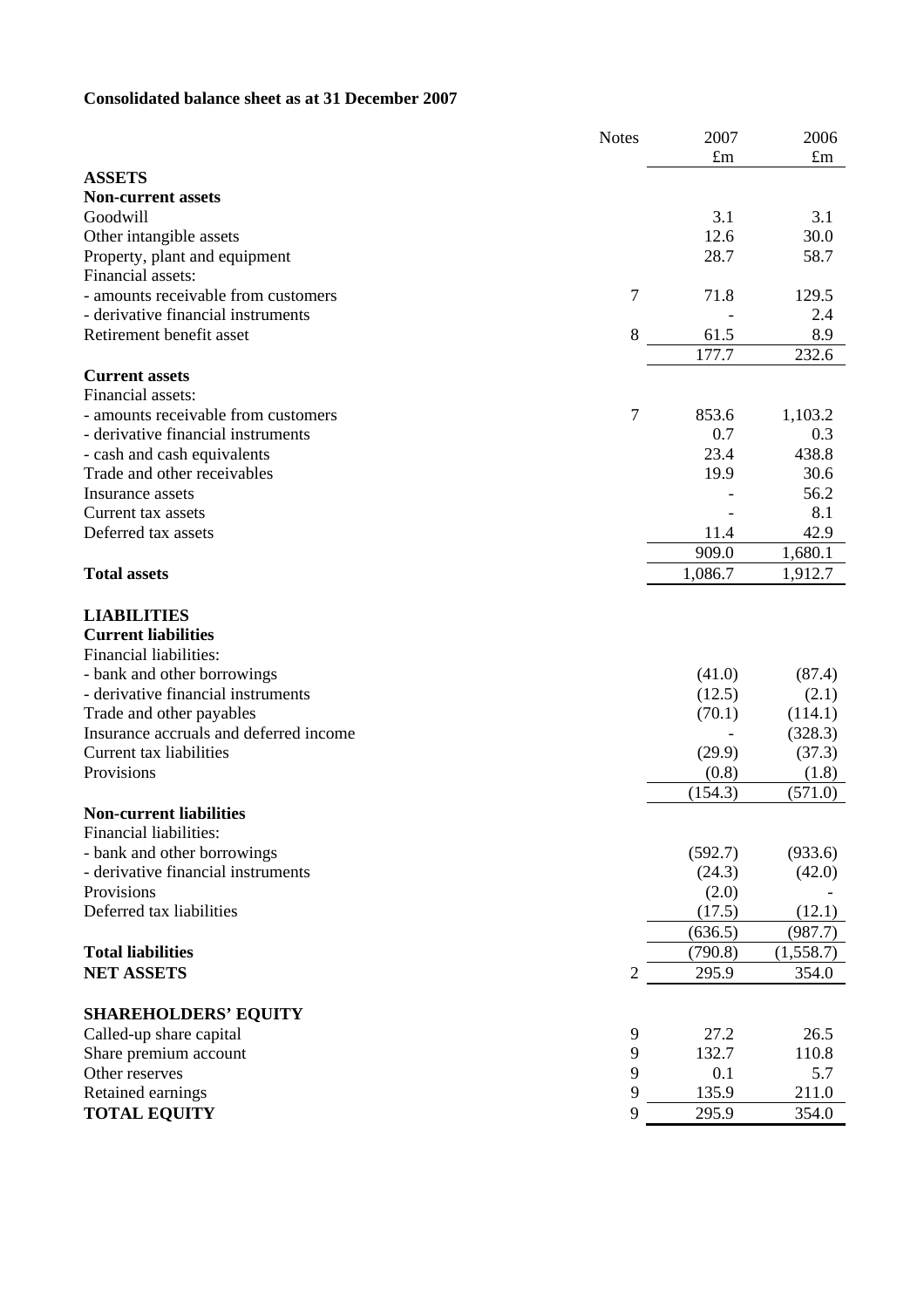# **Consolidated cash flow statement for the year ended 31 December 2007**

|                                                                                                                                          | <b>Notes</b> | 2007        | 2006        |
|------------------------------------------------------------------------------------------------------------------------------------------|--------------|-------------|-------------|
|                                                                                                                                          |              | $\pounds$ m | $\pounds$ m |
| <b>Cash flows from continuing operations</b>                                                                                             |              |             |             |
| Cash generated from operations                                                                                                           |              | 141.9       | 57.6        |
| Finance costs paid                                                                                                                       |              | (42.3)      | (38.2)      |
| Tax (paid)/received                                                                                                                      |              | (15.2)      | 2.3         |
| Net cash generated from continuing operating activities                                                                                  |              | 84.4        | 21.7        |
| Net cash (used in)/generated from discontinued operating activities                                                                      | 4            | (49.1)      | 22.0        |
| Net cash generated from operating activities                                                                                             |              | 35.3        | 43.7        |
| Cash flows from investing activities in continuing operations                                                                            |              |             |             |
| Purchases of property, plant and equipment                                                                                               |              | (10.1)      | (15.4)      |
| Proceeds from sale of property, plant and equipment                                                                                      |              | 1.7         | 1.1         |
| Purchases of intangible assets                                                                                                           |              | (3.0)       | (5.9)       |
| Net cash used in investing activities in continuing operations                                                                           |              | (11.4)      | (20.2)      |
| Net cash used in investing activities in discontinued operations                                                                         | 4            | (242.0)     | (14.5)      |
| Net cash used in investing activities                                                                                                    |              | (253.4)     | (34.7)      |
|                                                                                                                                          |              |             |             |
| Cash flows from financing activities in continuing operations                                                                            |              |             |             |
| Proceeds from borrowings                                                                                                                 |              | 332.0       | 172.0       |
| Repayment of borrowings                                                                                                                  |              | (332.7)     | (112.6)     |
| Dividends paid to company shareholders                                                                                                   | 6            | (89.4)      | (91.4)      |
| Proceeds from issue of share capital                                                                                                     |              | 22.6        | 3.1         |
| Purchases of own shares                                                                                                                  | 9            | (6.5)       |             |
| Proceeds from vesting of shares                                                                                                          | 9            | 2.1         | 2.3         |
| Net cash used in financing activities in continuing operations<br>Net cash (used in)/generated from financing activities in discontinued |              | (71.9)      | (26.6)      |
| operations                                                                                                                               | 4            | (126.9)     | 4.6         |
| Net cash used in financing activities                                                                                                    |              | (198.8)     | (22.0)      |
|                                                                                                                                          |              |             |             |
| Net increase/(decrease) in cash and cash equivalents in                                                                                  |              |             |             |
| continuing operations                                                                                                                    |              | 1.1         | (25.1)      |
| Net (decrease)/increase in cash and cash equivalents in discontinued                                                                     |              |             |             |
| operations                                                                                                                               | 4            | (418.0)     | 12.1        |
| Net decrease in cash and cash equivalents                                                                                                |              | (416.9)     | (13.0)      |
| Cash and cash equivalents at beginning of year                                                                                           |              | 431.6       | 444.4       |
| Exchange (losses)/gains on cash and cash equivalents - discontinued                                                                      |              |             |             |
| operations                                                                                                                               |              | (0.1)       | 0.2         |
| Cash and cash equivalents at end of year                                                                                                 |              | 14.6        | 431.6       |
|                                                                                                                                          |              |             |             |
| Cash and cash equivalents at end of year comprise:                                                                                       |              |             |             |
| Cash at bank and in hand                                                                                                                 |              | 23.4        | 61.9        |
| Short-term deposits                                                                                                                      |              |             | 376.9       |
| Cash and cash equivalents                                                                                                                |              | 23.4        | 438.8       |
| Overdrafts (held in bank and other borrowings)                                                                                           |              | (8.8)       | (7.2)       |
| <b>Total cash and cash equivalents</b>                                                                                                   |              | 14.6        | 431.6       |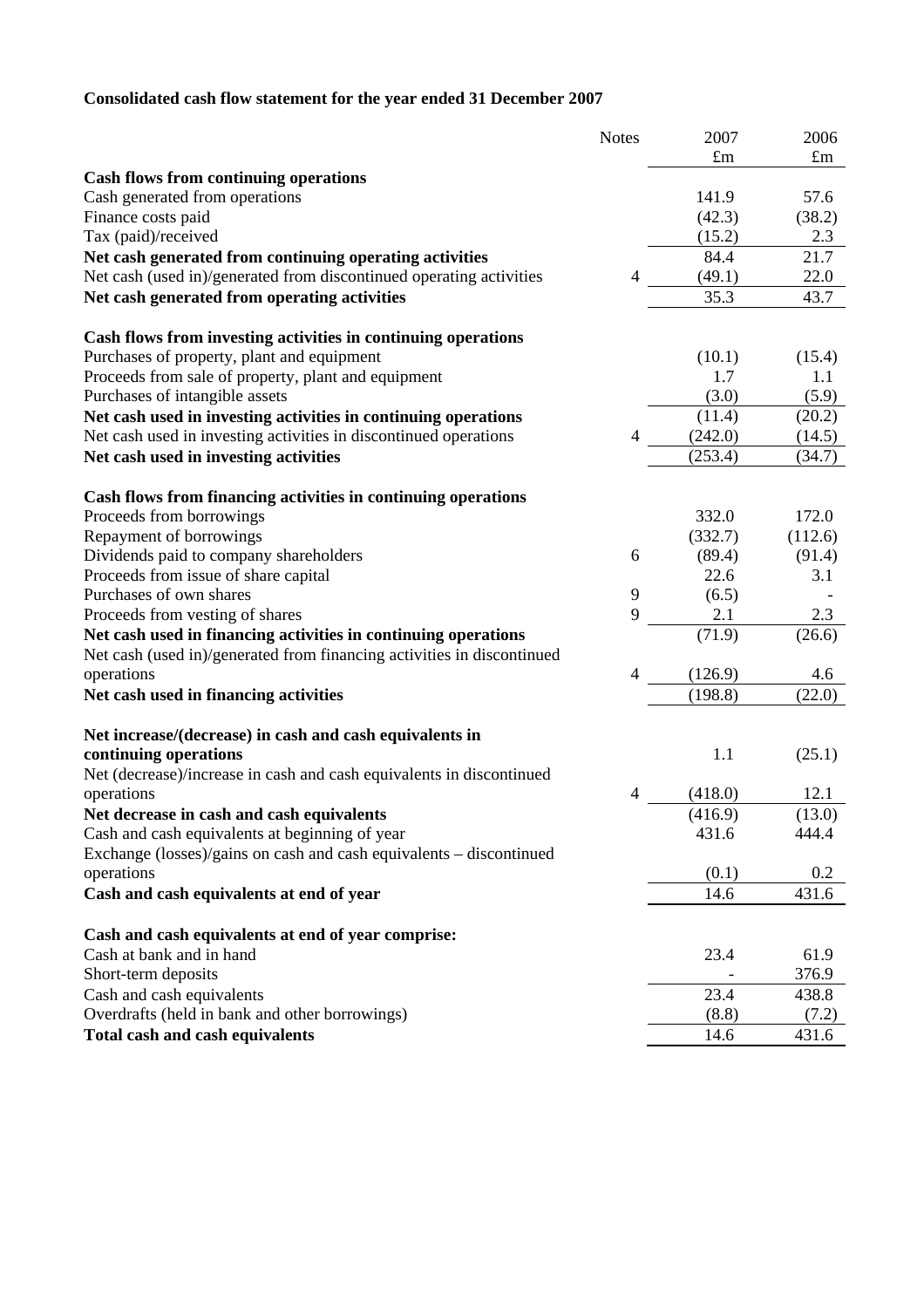# **Reconciliation of profit after taxation from continuing operations to cash generated from continuing operations**

|                                                         | 2007        | 2006        |
|---------------------------------------------------------|-------------|-------------|
|                                                         | $\pounds$ m | $\pounds$ m |
| <b>Profit after taxation from continuing operations</b> | 80.7        | 73.3        |
| Adjusted for:                                           |             |             |
| Tax charge                                              | 34.5        | 30.8        |
| Finance costs                                           | 42.1        | 41.2        |
| Share-based payment charge/(credit)                     | 1.6         | (1.6)       |
| Retirement benefit charge/(credit) (note 8)             | 0.4         | (4.6)       |
| Amortisation of intangible assets                       | 0.5         | 2.2         |
| Depreciation of property, plant and equipment           | 5.6         | 4.9         |
| Profit on disposal of property, plant and equipment     | (0.1)       |             |
| Changes in operating assets and liabilities:            |             |             |
| Inventories                                             |             | 7.4         |
| Amounts receivable from customers                       | (23.7)      | 43.5        |
| Trade and other receivables                             | (2.1)       | 2.8         |
| Trade and other payables                                | 4.5         | (28.0)      |
| Retirement benefit asset                                | (3.6)       | (91.5)      |
| Derivative financial instruments                        | 0.5         | 0.1         |
| Provisions                                              | 1.0         | (22.9)      |
| Cash generated from continuing operations               | 141.9       | 57.6        |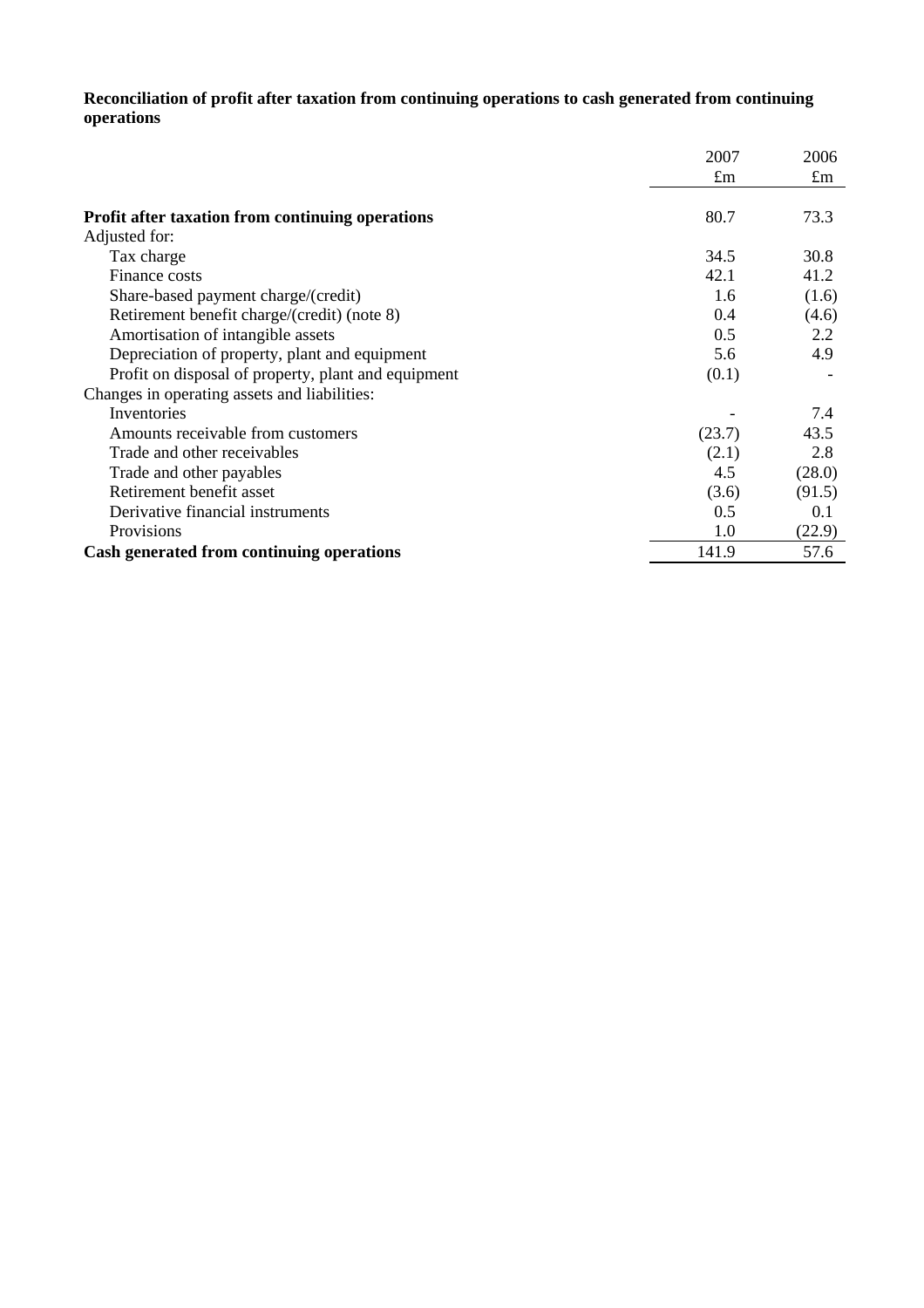### **Notes to the preliminary announcement**

### **1. Basis of preparation**

The preliminary announcement has been prepared in accordance with the Listing Rules of the Financial Services Authority and is based on the 2007 financial statements which have been prepared under International Financial Reporting Standards (IFRS) as adopted by the European Union and those parts of the Companies Act 1985 applicable to companies reporting under IFRS.

The preliminary announcement does not constitute the statutory financial statements of the group within the meaning of Section 240 of the Companies Act 1985. The statutory financial statements for the year ended 31 December 2006 have been filed with the Registrar of Companies. The auditors have reported on those financial statements and on the statutory financial statements for the year ended 31 December 2007, which will be filed with the Registrar of Companies following the annual general meeting. Both the audit reports were unqualified and did not contain any statement under sections 237 (2) or (3) of the Companies Act 1985.

The preliminary announcement has been agreed with the company's auditors for release.

### **2. Segment information**

|                                    |             |             |             | Profit/(loss) before |
|------------------------------------|-------------|-------------|-------------|----------------------|
|                                    |             | Revenue     |             | taxation             |
|                                    | 2007        | 2006        | 2007        | 2006                 |
|                                    | $\pounds$ m | $\pounds$ m | $\pounds$ m | $\pounds$ m          |
| <b>Continuing operations</b>       |             |             |             |                      |
| <b>Consumer Credit Division</b>    | 590.5       | 576.7       | 123.5       | 127.5                |
| Vanquis Bank                       | 63.5        | 34.2        | (0.9)       | (18.3)               |
| Yes Car Credit                     | 15.2        | 43.7        | (2.9)       | (1.5)                |
|                                    | 669.2       | 654.6       | 119.7       | 107.7                |
| Central<br>- costs                 |             |             | (6.5)       | (6.0)                |
| - interest receivable              |             |             | 2.0         | 2.4                  |
| Total central                      |             |             | (4.5)       | (3.6)                |
| <b>Total continuing operations</b> | 669.2       | 654.6       | 115.2       | 104.1                |

All of the above activities relate to continuing operations as defined in IFRS 5 'Non-current Assets for Sale and Discontinued Operations'. Consistent with the treatment in prior years, the Yes Car Credit operation has been classified as part of continuing operations on the basis that revenue and impairment will continue to be generated from the loan book until it has been fully collected-out.

Revenue between business segments is not material. All of the group's operations now operate in the UK and Republic of Ireland. A geographic analysis of revenue and profit before taxation of the international business up until demerger is provided in note 4.

|                                |             | Net assets/(liabilities) |  |
|--------------------------------|-------------|--------------------------|--|
|                                | 2007        | 2006                     |  |
|                                | $\pounds$ m | $\pounds$ m              |  |
| <b>Continuing operations</b>   |             |                          |  |
| Consumer Credit Division*      | 209.6       | 176.0                    |  |
| Vanquis Bank                   | 28.6        | 32.0                     |  |
| <b>Yes Car Credit</b>          | (41.9)      | (37.4)                   |  |
| Central $*$                    | 99.6        | 19.9                     |  |
| Total continuing operations    | 295.9       | 190.5                    |  |
| <b>Discontinued operations</b> |             |                          |  |
| International*                 |             | 82.2                     |  |
| Insurance                      |             | 81.3                     |  |
| Total discontinued operations  |             | 163.5                    |  |
| <b>Total group</b>             | 295.9       | 354.0                    |  |
|                                |             |                          |  |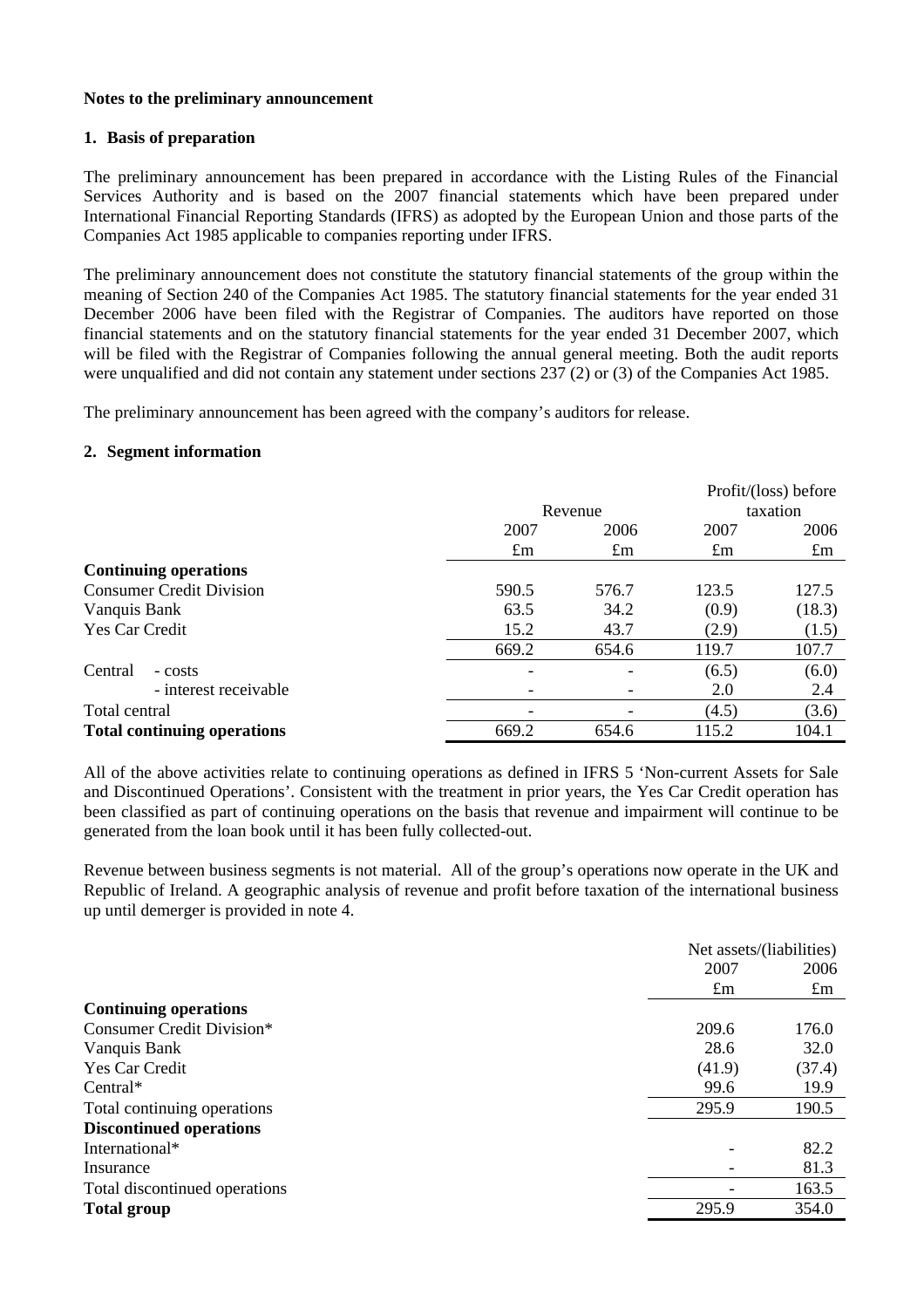\* During 2007, the allocation of group net assets has been amended to (i) reallocate certain centrally held tax provisions to the international business in line with the arrangements in place on demerger and (ii) adjust the statutory net assets of the Consumer Credit Division to reflect a borrowings to receivables ratio of 80% consistent with the treatment adopted for charging interest to the income statement. Prior year comparatives have been restated on a comparable basis which has resulted in net assets of the international business as at 31 December 2006 reducing by £7.0m, net assets of the Consumer Credit Division as at 31 December 2006 reducing by £180.3m and net assets of central activities as at 31 December 2006 increasing by £187.3m.

# **3. Tax charge**

The tax charge/(credit) to the income statement is as follows:

|                                              | 2007        | 2006        |
|----------------------------------------------|-------------|-------------|
|                                              | $\pounds$ m | $\pounds$ m |
| <b>Continuing operations</b>                 |             |             |
| Current tax                                  | 30.6        | (2.6)       |
| Deferred tax                                 | 3.6         | 33.4        |
| Impact of change in UK tax rate              | 0.3         |             |
| Total tax charge for continuing operations   | 34.5        | 30.8        |
| <b>Discontinued operations</b>               |             |             |
| Current tax                                  | 8.1         | 24.4        |
| Deferred tax                                 | 2.2         | 0.1         |
| Total tax charge for discontinued operations | 10.3        | 24.5        |
| Total tax charge                             | 44.8        | 55.3        |

The tax charge in relation to discontinued operations includes a tax credit of £0.9m (2006: £1.1m) in respect of demerger costs and a tax charge of £1.9m (2006: £nil) in respect of the profit on disposal of the insurance business (see note 4).

During the year, as a result of the change in UK corporation tax rates which will be effective from 1 April 2008, deferred tax balances have been remeasured. Deferred tax relating to temporary differences which are expected to reverse prior to 1 April 2008 is measured at a tax rate of 30% and deferred tax relating to temporary differences expected to reverse after 1 April 2008 is measured at a tax rate of 28%, as these are the tax rates which will apply on reversal. The tax charge of £0.3m in 2007 represents the income statement adjustment to deferred tax as a result of this change. An additional deferred tax credit of £0.8m has been taken directly to equity, reflecting the impact of the change in UK tax rates on items previously reflected directly in equity.

The tax charge/(credit) on items taken directly to equity is as follows:

|                                                                                | 2007        | 2006        |
|--------------------------------------------------------------------------------|-------------|-------------|
|                                                                                | $\pounds$ m | $\pounds$ m |
| Current tax charge on net fair value gains – cash flow hedges                  | 1.3         | 0.2         |
| Deferred tax charge/(credit) on actuarial gains/(losses) on retirement benefit |             |             |
| asset                                                                          | 13.9        | (0.1)       |
|                                                                                | 15.2        | 0.1         |
| Impact of change in UK tax rate                                                | (0.8)       |             |
| Total tax charge on items taken directly to equity                             | 14.4        | 0.1         |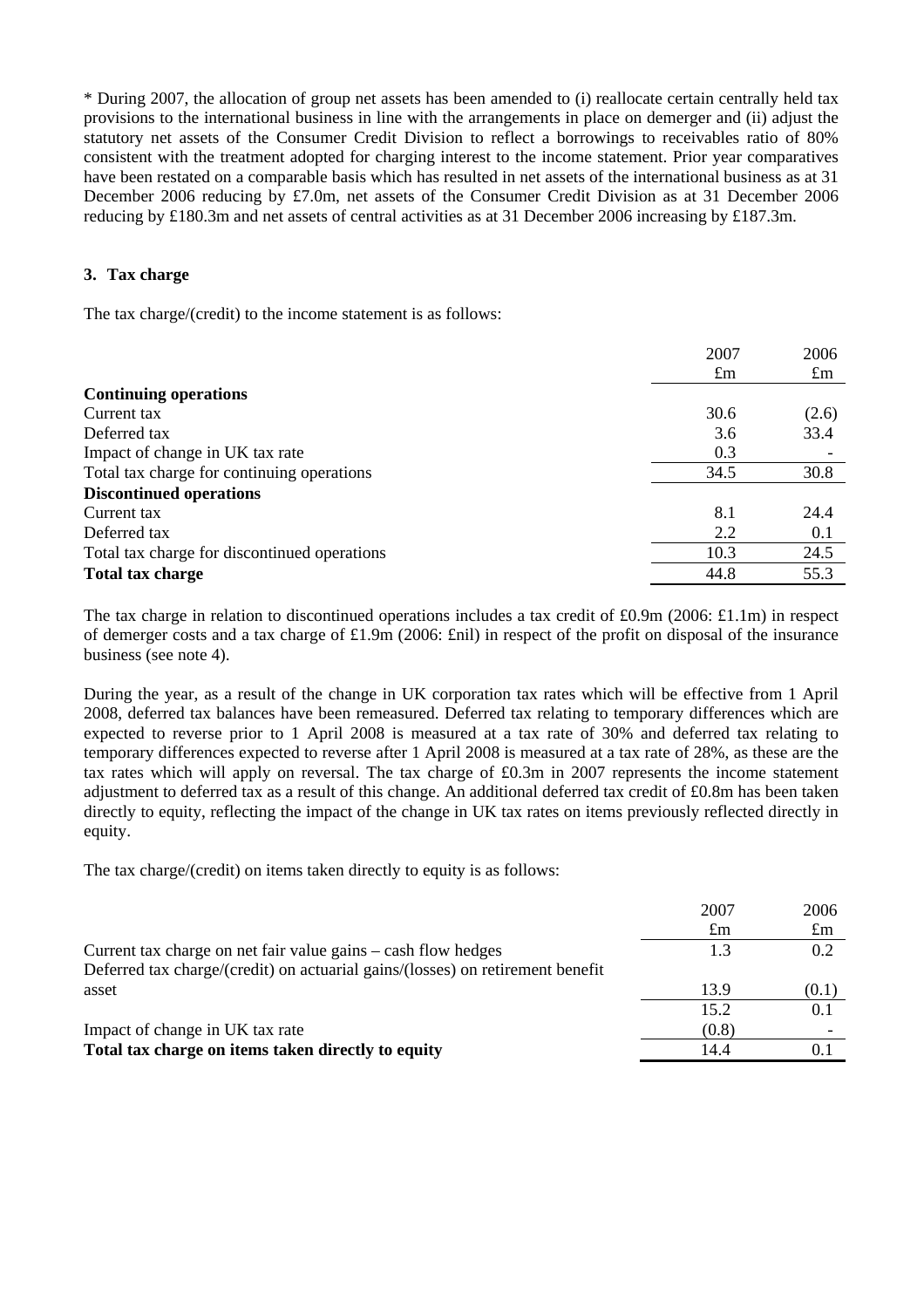The rate of tax charge on the profit before taxation from continuing operations for the year is lower than (2006: lower than) the standard rate of corporation tax in the UK (30%). The differences are explained as follows:

|                                                                              | 2007        | 2006        |
|------------------------------------------------------------------------------|-------------|-------------|
|                                                                              | $\pounds$ m | $\pounds$ m |
| Profit before taxation from continuing operations                            | 115.2       | 104.1       |
| Profit before taxation from continuing operations multiplied by the standard |             |             |
| rate of corporation tax in the UK of 30% (2006: 30%)                         | 34.6        | 31.2        |
| Effects of:                                                                  |             |             |
| Adjustment in respect of prior years                                         | (0.5)       | (4.0)       |
| Expenses not deductible for tax purposes                                     | 0.1         | 0.2         |
| Change in UK tax rate                                                        | 0.3         |             |
| Overseas taxable dividends                                                   |             | 3.4         |
| Total tax charge for continuing operations                                   | 34.5        | 30.8        |

### **4. Discontinued operations**

The demerger of the companies forming the international business was completed on 16 July 2007 and the disposal of the companies forming the insurance business was completed on 15 June 2007. Accordingly, these businesses have been presented as discontinued operations in accordance with IFRS 5. There is no impact on the prior year financial statements other than a change in the presentation of the results and cash flows of these businesses to discontinued operations. There is no impact on the prior year balance sheet.

The profit after taxation attributable to discontinued operations can be analysed as follows:

|                                                                                     | 2007        | 2006        |
|-------------------------------------------------------------------------------------|-------------|-------------|
|                                                                                     | $\pounds$ m | $\pounds$ m |
| Profit after taxation for the year from the trading activities of the international |             |             |
| business                                                                            | 13.4        | 31.2        |
| Demerger costs, net of tax credit                                                   | (31.3)      | (10.0)      |
|                                                                                     | (17.9)      | 21.2        |
| Profit after taxation for the year from the trading activities of the insurance     |             |             |
| business                                                                            | 8.2         | 30.4        |
| Profit after taxation on disposal of the insurance business                         | 67.4        |             |
|                                                                                     | 75.6        | 30.4        |
| Profit after taxation for the year from discontinued operations                     | 57.7        | 51.6        |

The profit after taxation for the year from the trading activities of the international business can be analysed as follows:

| $\pounds$ m<br>$\pounds$ m<br>365.3<br>207.4<br>Revenue<br>Finance income<br>3.8<br>7.2<br>372.5<br>211.2<br><b>Total income</b><br>(28.6)<br>(16.1)<br>Finance costs<br>Operating costs<br>(74.6)<br>(161.3)<br>Administrative expenses<br>(101.4)<br>(136.4)<br><b>Total costs</b><br>(326.3)<br>(192.1)<br>46.2<br>19.1<br>Profit before taxation for the year from trading activities<br>(15.0)<br>Tax charge<br>(5.7)<br>13.4<br>31.2<br>Profit after taxation for the year from trading activities | $2007*$ | 2006 |
|----------------------------------------------------------------------------------------------------------------------------------------------------------------------------------------------------------------------------------------------------------------------------------------------------------------------------------------------------------------------------------------------------------------------------------------------------------------------------------------------------------|---------|------|
|                                                                                                                                                                                                                                                                                                                                                                                                                                                                                                          |         |      |
|                                                                                                                                                                                                                                                                                                                                                                                                                                                                                                          |         |      |
|                                                                                                                                                                                                                                                                                                                                                                                                                                                                                                          |         |      |
|                                                                                                                                                                                                                                                                                                                                                                                                                                                                                                          |         |      |
|                                                                                                                                                                                                                                                                                                                                                                                                                                                                                                          |         |      |
|                                                                                                                                                                                                                                                                                                                                                                                                                                                                                                          |         |      |
|                                                                                                                                                                                                                                                                                                                                                                                                                                                                                                          |         |      |
|                                                                                                                                                                                                                                                                                                                                                                                                                                                                                                          |         |      |
|                                                                                                                                                                                                                                                                                                                                                                                                                                                                                                          |         |      |
|                                                                                                                                                                                                                                                                                                                                                                                                                                                                                                          |         |      |
|                                                                                                                                                                                                                                                                                                                                                                                                                                                                                                          |         |      |

\* Represents six and a half months trading under the group's ownership up until 16 July 2007.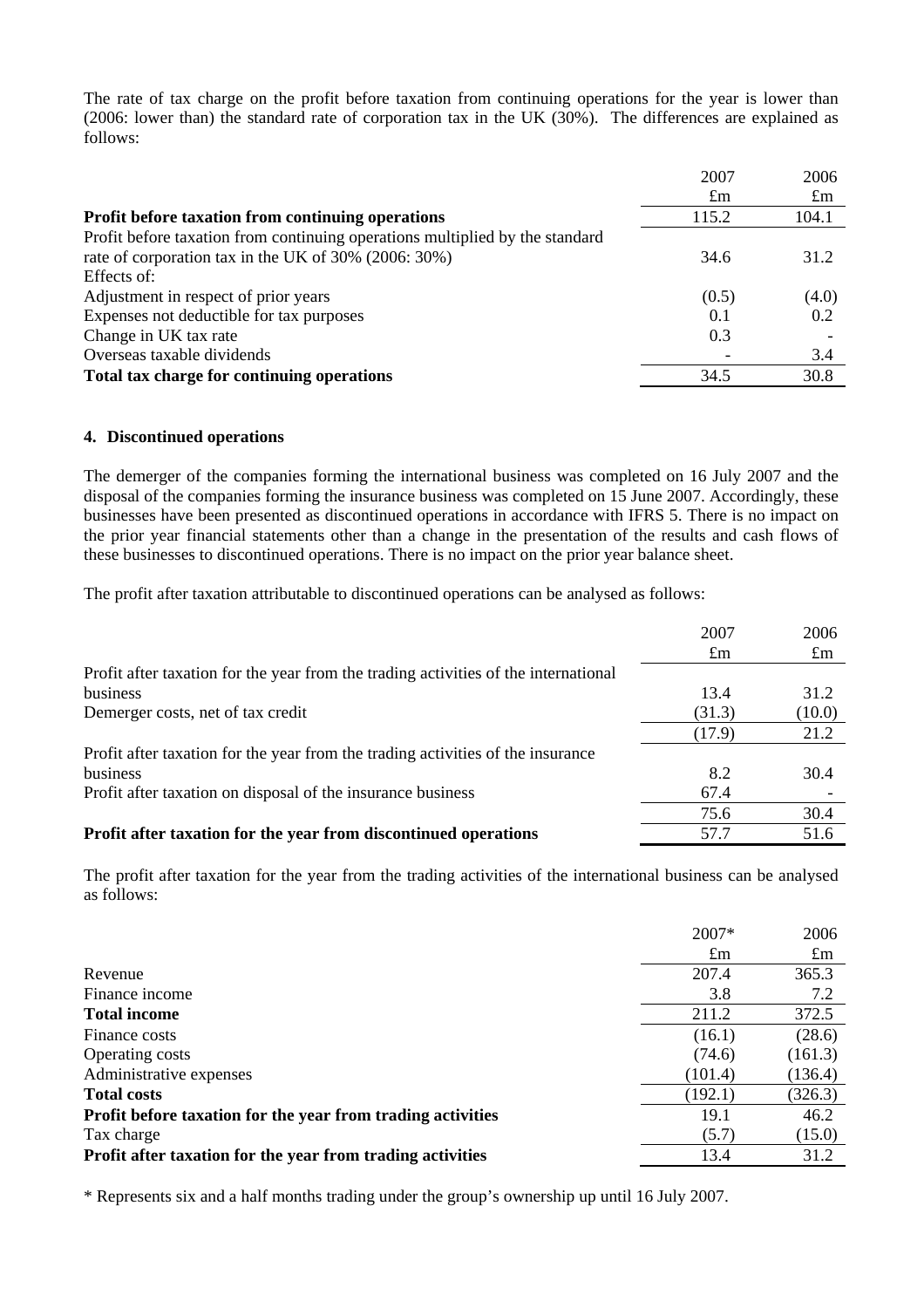The revenue and profit before taxation for the year from the trading activities of the international business can be further analysed into the following geographical segments:

|                            |             |             |             | Profit/(loss) before |  |          |  |
|----------------------------|-------------|-------------|-------------|----------------------|--|----------|--|
|                            |             | Revenue     |             |                      |  | taxation |  |
|                            | 2007        | 2006        | 2007        | 2006                 |  |          |  |
|                            | $\pounds$ m | $\pounds$ m | $\pounds$ m | $\pounds$ m          |  |          |  |
| <b>Central Europe</b>      | 187.1       | 338.6       | 34.5        | 65.7                 |  |          |  |
| Mexico                     | 18.7        | 26.4        | (7.7)       | (9.7)                |  |          |  |
| Romania                    | 1.6         | 0.3         | (2.0)       | (2.4)                |  |          |  |
| UK and Republic of Ireland |             |             | (5.7)       | (7.4)                |  |          |  |
| <b>Total</b>               | 207.4       | 365.3       | 19.1        | 46.2                 |  |          |  |

The net assets of the international business on demerger were £165.9m. As the divestment was accounted for as a demerger in the form of a dividend in specie, there was no gain or loss recognised in the income statement. There was no tax charge/credit arising as a result of the demerger.

Demerger costs of £32.2m (2006: £11.1m) comprise costs incurred in connection with the demerger of the international business. The costs comprise £7.2m (2006: £1.1m) of advisors fees, £6.1m (2006: £5.3m) of accounting and legal fees, £6.3m (2006: £nil) of share-based payment costs (see note 9), £4.5m (2006: £nil) of bonus costs, £2.2m (2006: £3.2m) of IT separation costs, £1.4m (2006: £nil) of impairment costs in respect of intangible assets, £0.1m (2006: £1.0m) of costs incurred in establishing IPF's headquarters and £4.4m (2006: £0.5m) of other costs. A tax credit of £0.9m arose in respect of demerger costs (2006: £1.1m).

The profit after taxation for the year from the trading activities of the insurance business can be analysed as follows:

|                                                             | 2007*       | 2006        |
|-------------------------------------------------------------|-------------|-------------|
|                                                             | $\pounds$ m | $\pounds$ m |
| Revenue                                                     | 61.8        | 160.9       |
| Finance income                                              | 7.4         | 18.1        |
| <b>Total income</b>                                         | 69.2        | 179.0       |
| Operating costs                                             | (49.0)      | (120.1)     |
| Administrative expenses                                     | (8.4)       | (17.9)      |
| <b>Total costs</b>                                          | (57.4)      | (138.0)     |
| Profit before taxation for the year from trading activities | 11.8        | 41.0        |
| Tax charge                                                  | (3.6)       | (10.6)      |
| Profit after taxation for the year from trading activities  | 8.2         | 30.4        |

\* Represents five and a half months trading under the group's ownership up until 15 June 2007.

Included within operating costs is a credit of £13.9m (2006: £42.7m) in respect of the release of provisions for prior year claims.

All of the above insurance activities relate to activities in the UK and Republic of Ireland.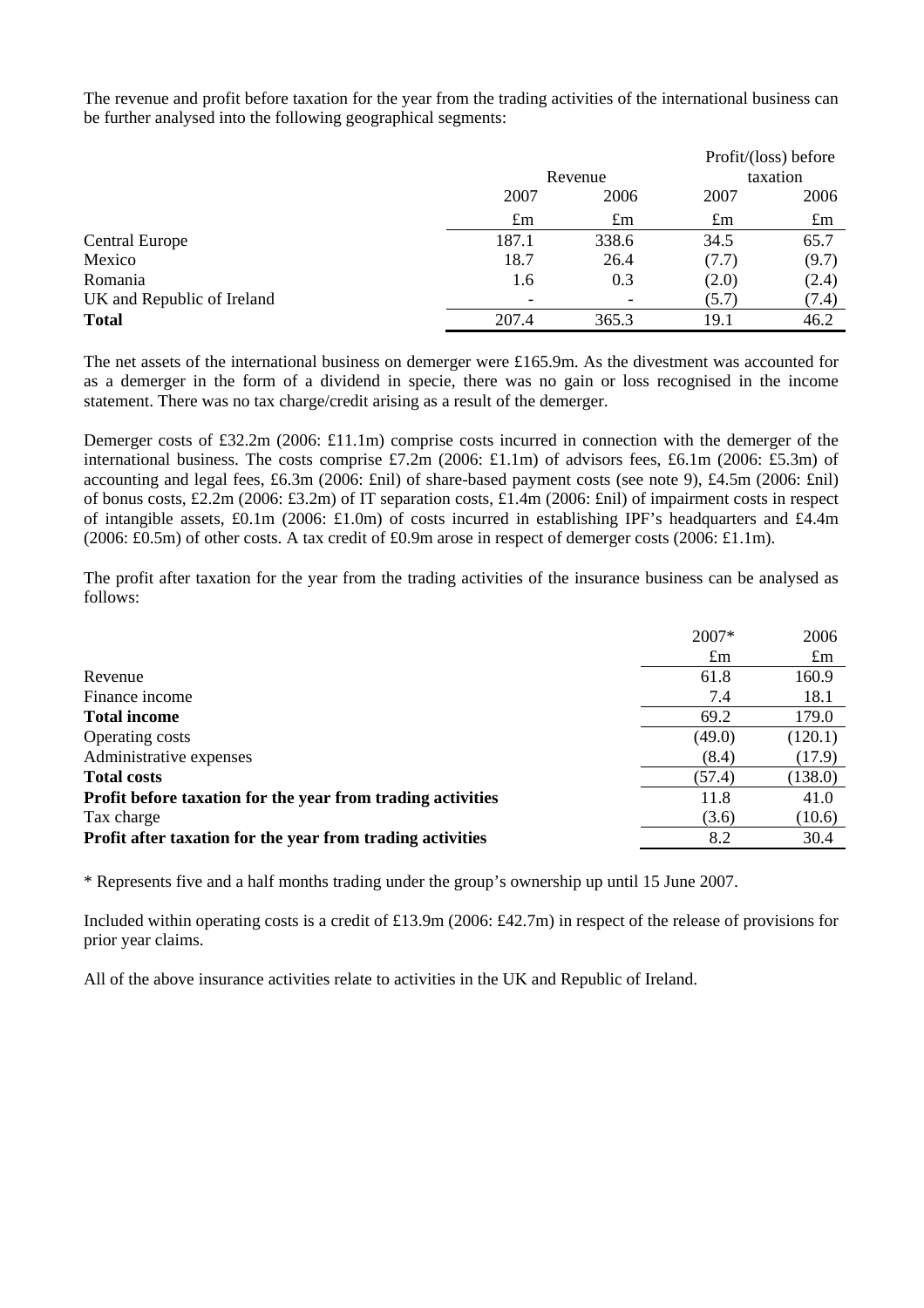The profit after taxation on disposal of the insurance business can be analysed as follows:

|                                                                                         | $\pounds$ m |
|-----------------------------------------------------------------------------------------|-------------|
| Sales proceeds                                                                          | 170.5       |
| Termination of interest rate swaps                                                      | (6.9)       |
| Section 75 pension contribution (note 8)                                                | (3.4)       |
| Disposal costs                                                                          | (8.1)       |
| Tax recovered from purchaser                                                            | 2.0         |
| Net cash consideration                                                                  | 154.1       |
| Retirement benefit curtailment credit (note 8)                                          | 2.9         |
| Share-based payment charge (note 9)                                                     | (0.6)       |
| Increase in retirement benefit asset following Section 75 pension contribution (note 8) | 3.4         |
| Net assets on disposal                                                                  | (90.5)      |
| Profit before taxation on disposal of the insurance business                            | 69.3        |
| Tax charge                                                                              | (1.9)       |
| Profit after taxation on disposal of the insurance business                             | 67.4        |

The interest rate swaps were held to hedge the interest rate risk on the investment funds held by the insurance business. These swaps were terminated on disposal at a cost of £6.9m.

The Section 75 pension contribution represents a reduction in consideration for the payment of £3.4m of pension contributions into the group's defined benefit pension schemes by the insurance business following disposal. The group's retirement benefit asset has increased by a corresponding amount (see note 8).

Disposal costs of £8.1m comprise professional fees and the cost of bonuses for the senior management team of the insurance business.

The tax recovered from the purchaser of £2.0m represents an adjustment to the consideration to reflect tax relief obtained by the purchaser.

The retirement benefit curtailment credit of £2.9m arises as a result of the reduction in the group's projected defined benefit obligation following the insurance business employees ceasing to be active members of the group's pension schemes (see note 8).

A deferred tax liability of £1.9m has been recognised on the pension curtailment credit and the Section 75 pension contribution.

The share-based payment charge of £0.6m represents the crystallisation of the share options of the insurance business management team as a result of the disposal (see note 9).

No tax liability arises on the disposal of the insurance business due to the availability of the Substantial Shareholdings Exemption.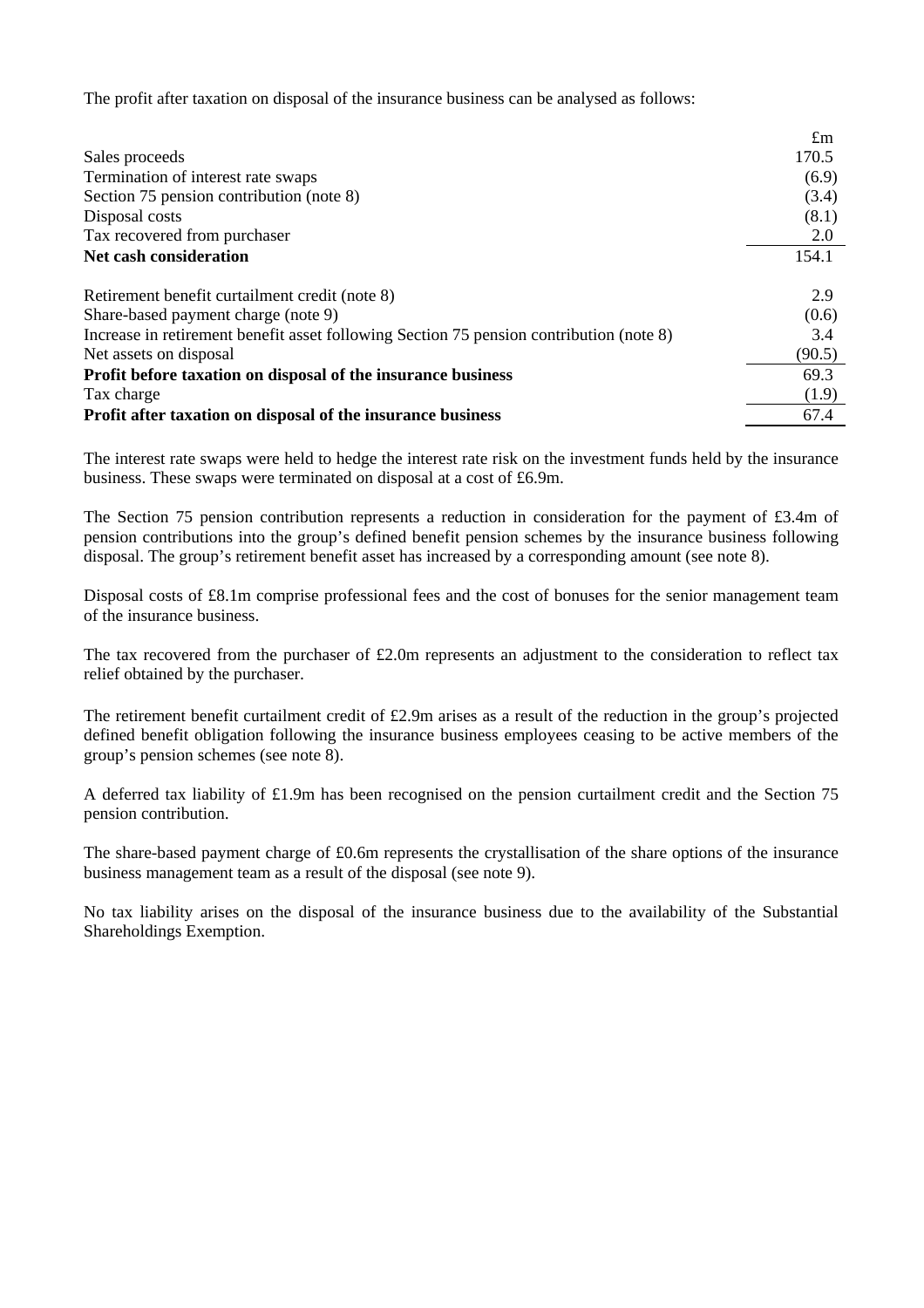The cashflows from discontinued operations were as follows:

|                                                   | International            |                          | Insurance                |                              |                  |             |
|---------------------------------------------------|--------------------------|--------------------------|--------------------------|------------------------------|------------------|-------------|
|                                                   | business                 |                          |                          | business                     |                  | Total       |
|                                                   | 2007                     | 2006                     | 2007                     | 2006                         | 2007             | 2006        |
|                                                   | $\pounds$ m              | $\pounds m$              | $\pounds$ m              | $\pounds$ m                  | $\pounds$ m      | $\pounds$ m |
| (Loss)/profit after taxation from discontinued    |                          |                          |                          |                              |                  |             |
| operations                                        | (17.9)                   | 21.2                     | 75.6                     | 30.4                         | 57.7             | 51.6        |
| Adjusted for:                                     |                          |                          |                          |                              |                  |             |
| Tax charge                                        | 4.8                      | 13.9                     | 5.5                      | 10.6                         | 10.3             | 24.5        |
| Finance costs                                     | 16.1                     | 28.6                     |                          |                              | 16.1             | 28.6        |
| Finance income                                    | (3.8)                    | (7.2)                    | (7.4)                    | (18.1)                       | (11.2)           | (25.3)      |
| Share-based payment charge/(credit)               | 6.6                      | (0.4)                    |                          | 0.1                          | 6.6              | (0.3)       |
| Cash settlement of share-based payments           |                          |                          |                          |                              |                  |             |
| (note 9)                                          | (3.8)                    | $\overline{\phantom{a}}$ |                          | $\overline{\phantom{0}}$     | (3.8)            |             |
| Retirement benefit (credit)/charge (note 8)       | $\overline{\phantom{a}}$ | (0.2)                    | 0.1                      | (0.7)                        | 0.1              | (0.9)       |
| Amortisation of intangible assets                 | 1.6                      |                          | 8.6                      | 22.2                         | 10.2             | 22.2        |
| Depreciation of property, plant and               |                          |                          |                          |                              |                  |             |
| equipment                                         | 4.3                      | 7.2                      | 0.3                      | 0.5                          | 4.6              | 7.7         |
| Impairment of intangible assets                   | 1.4                      |                          |                          |                              | 1.4              |             |
| Profit on disposal of property, plant and         |                          |                          |                          |                              |                  |             |
| equipment                                         | (0.4)                    | (0.1)                    |                          |                              | (0.4)            | (0.1)       |
| Profit on disposal of insurance business          |                          |                          | (69.3)                   | $\qquad \qquad \blacksquare$ | (69.3)           |             |
| Changes in operating assets and liabilities:      |                          |                          |                          |                              |                  |             |
| Amounts receivable from customers                 | (24.3)                   | (7.0)                    |                          | $\overline{\phantom{a}}$     | (24.3)           | (7.0)       |
| Trade and other receivables                       | (3.9)                    | (0.5)                    | (0.2)                    | (1.2)                        | (4.1)            | (1.7)       |
| Insurance assets                                  |                          | $\overline{\phantom{a}}$ | (23.4)                   | (11.7)                       | (23.4)           | (11.7)      |
| Trade and other payables                          | 7.3                      | 15.3                     | 1.0                      | (1.3)                        | 8.3              | 14.0        |
| Insurance accruals and deferred income            |                          |                          | (6.8)                    | (30.9)                       | (6.8)            | (30.9)      |
| Retirement benefit asset                          | (0.1)                    | (6.1)                    | (0.3)                    | (11.7)                       | (0.4)            | (17.8)      |
| Derivative financial instruments                  | (1.0)                    | (0.8)                    |                          |                              | (1.0)            | (0.8)       |
| Cash (used in)/generated from discontinued        |                          |                          |                          |                              |                  |             |
| operations                                        | (13.1)                   | 63.9                     | (16.3)                   | (11.8)                       | (29.4)           | 52.1        |
| Finance costs paid                                | (17.7)                   | (28.8)                   | $\overline{\phantom{a}}$ | $\overline{\phantom{a}}$     | (17.7)           | (28.8)      |
| Finance income received                           | 6.1                      | 7.2                      | 7.1                      | 18.7                         | 13.2             | 25.9        |
| Tax paid                                          | (13.1)                   | (18.2)                   | (2.1)                    | (9.0)                        | (15.2)           | (27.2)      |
|                                                   |                          |                          |                          |                              |                  |             |
| Net cash (used in)/generated from                 | (37.8)                   |                          |                          |                              |                  |             |
| discontinued operating activities                 |                          |                          | $24.1$ $(11.3)$          |                              | $(2.1)$ $(49.1)$ | 22.0        |
| Purchases of property, plant and equipment        | (9.9)                    | (17.4)                   | (0.7)                    | (0.5)                        | (10.6)           | (17.9)      |
| Proceeds from disposal of property, plant and     |                          |                          |                          |                              |                  |             |
| equipment                                         | 2.2                      | 3.5                      | 0.4                      |                              | 2.6              | 3.5         |
| Purchases of intangible assets                    |                          |                          | (0.3)                    | (0.1)                        | (0.3)            | (0.1)       |
| Proceeds from disposal of insurance business, net |                          |                          |                          |                              |                  |             |
| of cash and cash equivalents disposed of*         |                          | $\qquad \qquad -$        | (189.0)                  |                              | (189.0)          |             |
| Net cash demerged with international business     | (44.7)                   | $\qquad \qquad -$        |                          |                              | (44.7)           |             |
| Net cash used in investing activities in          |                          |                          |                          |                              |                  |             |
| discontinued operations                           | (52.4)                   | (13.9)                   | (189.6)                  | (0.6)                        | (242.0)          | (14.5)      |
| Proceeds from borrowings                          | 54.8                     | 53.7                     |                          |                              | 54.8             | 53.7        |
| Repayment of borrowings                           | (181.7)                  | (49.1)                   |                          | $\overline{\phantom{a}}$     | (181.7)          | (49.1)      |
| Net cash (used in)/generated from financing       |                          |                          |                          |                              |                  |             |
| activities in discontinued operations             | (126.9)                  | 4.6                      |                          |                              | (126.9)          | 4.6         |
| Net (decrease)/increase in cash and cash          |                          |                          |                          |                              |                  |             |
| equivalents in discontinued operations            | (217.1)                  | 14.8                     | (200.9)                  | (2.7)                        | (418.0)          | 12.1        |

\* The proceeds from disposal of the insurance business, net of cash and cash equivalents disposed of, comprises net cash consideration received of £154.1m (2006: £nil) less cash and cash equivalents of £343.1m (2006: £nil).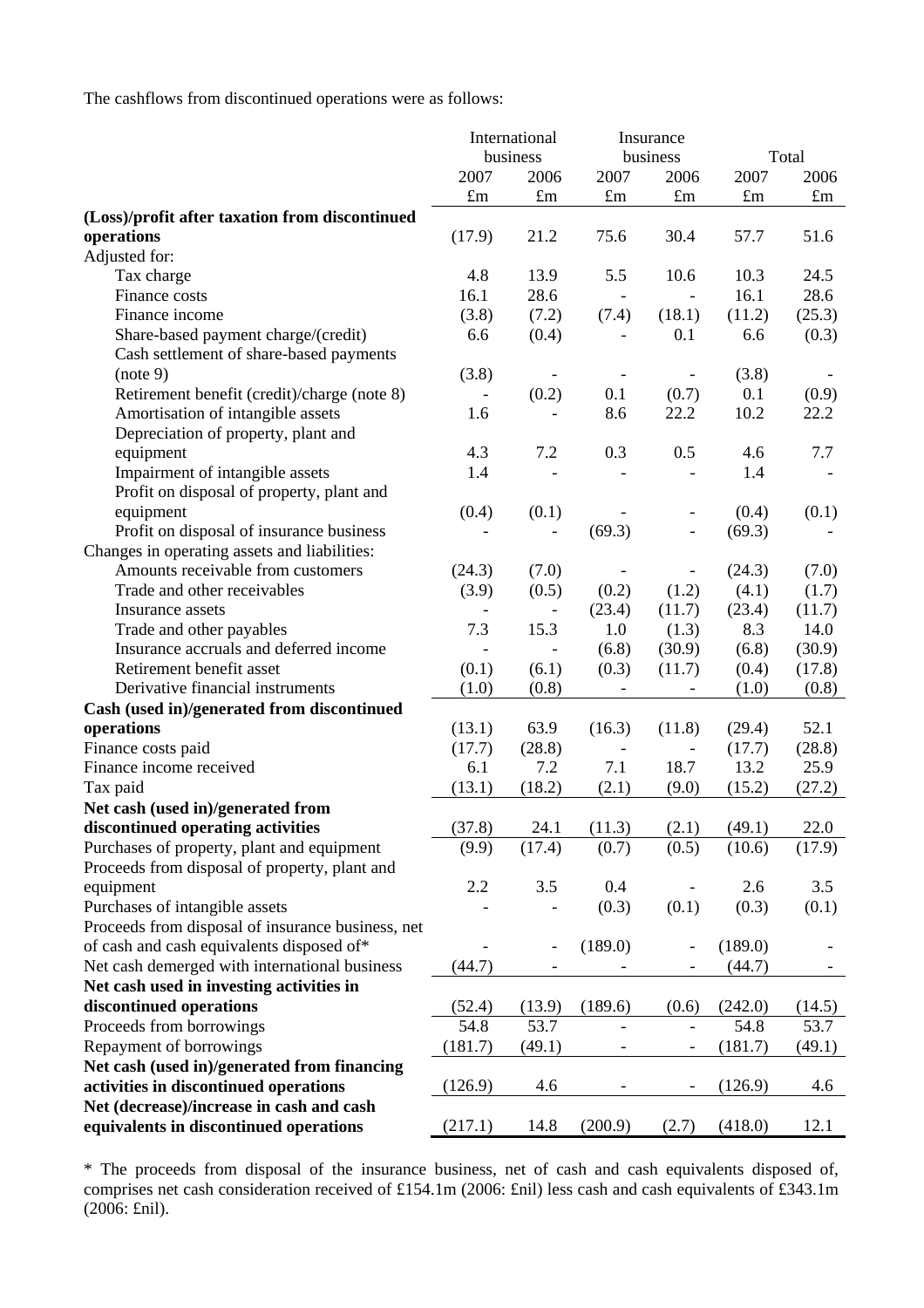# **5. Earnings per share**

Basic earnings per share (EPS) is calculated by dividing the earnings attributable to ordinary shareholders by the weighted average number of ordinary shares outstanding during the year, excluding own shares held, which are treated, for this purpose, as being cancelled.

For diluted EPS, the weighted average number of ordinary shares in issue is adjusted to assume conversion of all dilutive potential ordinary shares. For share options and awards, a calculation is performed to determine the number of shares that could have been acquired at fair value (determined as the average annual market share price of the company's shares) based on the monetary value of the subscription rights attached to outstanding share options and awards. The number of shares calculated as above is compared with the number of shares that would have been issued assuming the exercise of the share options and awards.

Reconciliations of basic and diluted EPS for continuing operations, the total group and discontinued operations are set out below:

|                                    |             | 2007      |           |             | 2006      |           |
|------------------------------------|-------------|-----------|-----------|-------------|-----------|-----------|
|                                    |             | Weighted  |           |             | Weighted  |           |
|                                    |             | average   |           |             | average   |           |
|                                    |             | number of | Per share |             | number of | Per share |
|                                    | Earnings    | shares    | amount    | Earnings    | shares    | amount    |
|                                    | $\pounds$ m | m         | pence     | $\pounds$ m | m         | pence     |
| <b>EPS</b> from continuing         |             |           |           |             |           |           |
| operations                         |             |           |           |             |           |           |
| Shares in issue during the year    |             | 197.9     |           |             | 255.6     |           |
| Own shares held                    |             | (0.4)     |           |             | (0.7)     |           |
| <b>Basic EPS from continuing</b>   |             |           |           |             |           |           |
| operations                         | 80.7        | 197.5     | 40.86     | 73.3        | 254.9     | 28.76     |
| Dilutive effect of share options   |             |           |           |             |           |           |
| and awards                         |             | 1.8       | (0.37)    |             | 0.9       | (0.10)    |
| <b>Diluted EPS from continuing</b> |             |           |           |             |           |           |
| operations                         | 80.7        | 199.3     | 40.49     | 73.3        | 255.8     | 28.66     |
|                                    |             |           |           |             |           |           |
| <b>EPS</b> attributable to equity  |             |           |           |             |           |           |
| shareholders                       |             |           |           |             |           |           |
| Shares in issue during the year    |             | 197.9     |           |             | 255.6     |           |
| Own shares held                    |             | (0.4)     |           |             | (0.7)     |           |
| <b>Basic EPS attributable to</b>   |             |           |           |             |           |           |
| equity shareholders                | 138.4       | 197.5     | 70.08     | 124.9       | 254.9     | 49.00     |
| Dilutive effect of share options   |             |           |           |             |           |           |
| and awards                         |             | 1.8       | (0.64)    |             | 0.9       | (0.17)    |
| <b>Diluted EPS attributable to</b> |             |           |           |             |           |           |
| equity shareholders                | 138.4       | 199.3     | 69.44     | 124.9       | 255.8     | 48.83     |
|                                    |             |           |           |             |           |           |
| <b>EPS</b> from discontinued       |             |           |           |             |           |           |
| operations                         |             |           |           |             |           |           |
| Shares in issue during the year    |             | 197.9     |           |             | 255.6     |           |
| Own shares held                    |             | (0.4)     |           |             | (0.7)     |           |
| <b>Basic EPS from discontinued</b> |             |           |           |             |           |           |
| operations                         | 57.7        | 197.5     | 29.22     | 51.6        | 254.9     | 20.24     |
| Dilutive effect of share options   |             |           |           |             |           |           |
| and awards                         |             | 1.8       | (0.27)    |             | 0.9       | (0.07)    |
| <b>Diluted EPS from</b>            |             |           |           |             |           |           |
| discontinued operations            | 57.7        | 199.3     | 28.95     | 51.6        | 255.8     | 20.17     |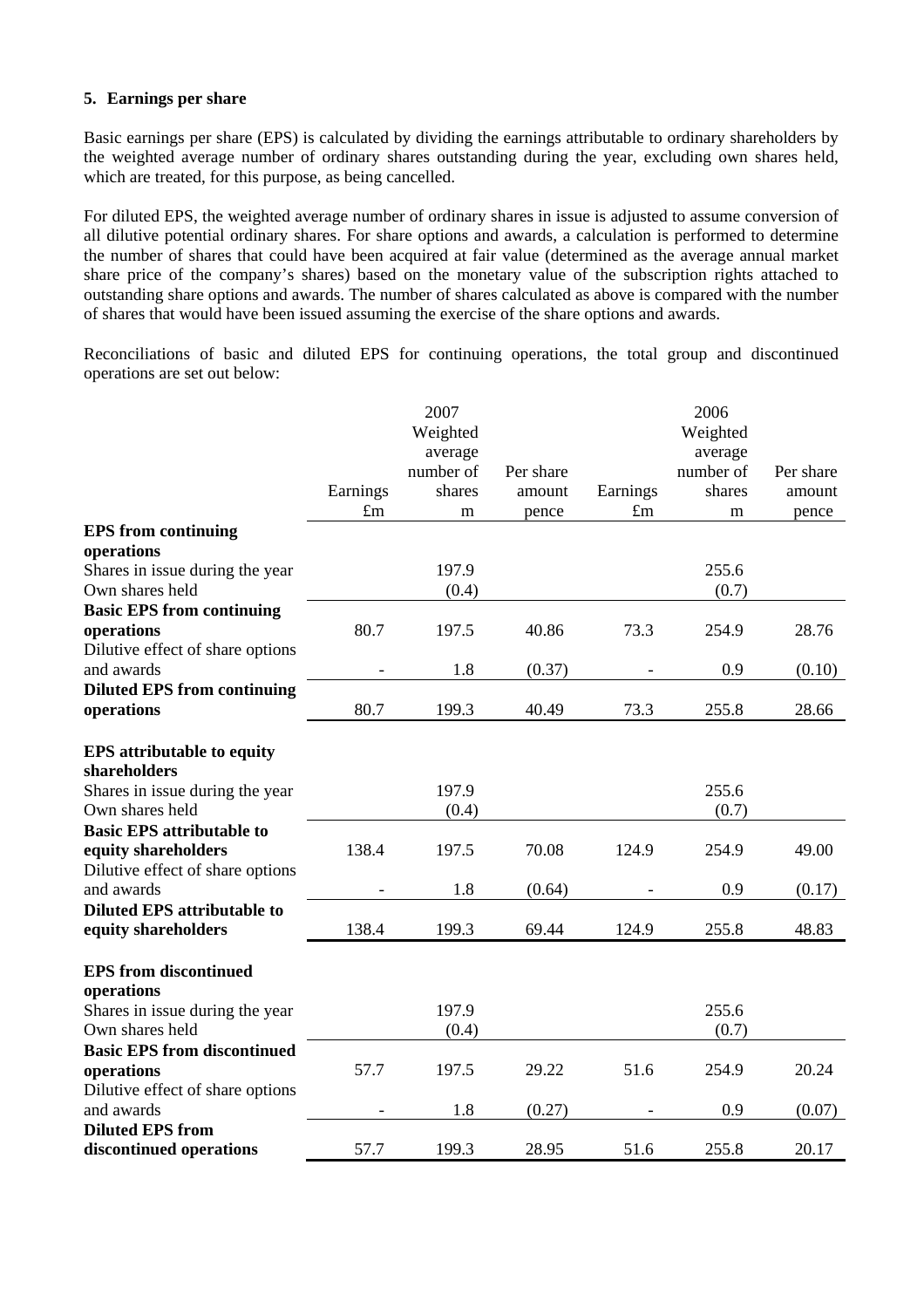The demerger of the international business on 16 July 2007 was effected by a dividend in specie of the company's shareholding in the international business followed by a one for two consolidation of the shares of Provident Financial plc. In accordance with IAS 33 'Earnings per Share', the weighted average number of shares outstanding in 2007 has been adjusted for the reduction in the number of ordinary shares from the date the dividend in specie was recognised. Accordingly, no adjustment has been made to the opening number of shares in 2007 or the prior year comparatives used in the above calculations. As a result of this requirement, and the consequent impact on EPS from continuing operations, the directors have elected to show an adjusted EPS from continuing operations after restating the weighted average number of shares in issue in both 2006 and 2007 to take account of the one for two share consolidation as though it had occurred on 1 January 2006. In addition, in order to show the EPS generated by the group's underlying operations, the directors have elected to restate central costs from £6.5m to £4.0m in 2007 and from £6.0m to £4.0m in 2006 to reflect the actual cost of running the central corporate function following demerger. A reconciliation of basic and diluted EPS from continuing operations to adjusted basic and diluted EPS from continuing operations is as follows:

|                                    |             | 2007      |           |             | 2006      |           |
|------------------------------------|-------------|-----------|-----------|-------------|-----------|-----------|
|                                    |             | Weighted  |           |             | Weighted  |           |
|                                    |             | average   |           |             | average   |           |
|                                    |             | number of | Per share |             | number of | Per share |
|                                    | Earnings    | shares    | amount    | Earnings    | shares    | amount    |
|                                    | $\pounds$ m | m         | pence     | $\pounds$ m | m         | pence     |
| <b>Basic EPS from continuing</b>   |             |           |           |             |           |           |
| operations                         | 80.7        | 197.5     | 40.86     | 73.3        | 254.9     | 28.76     |
| Share consolidation adjustment     |             | (67.6)    | 21.26     |             | (127.3)   | 28.69     |
| Central costs adjustment, net      |             |           |           |             |           |           |
| of tax at 30%                      | 1.8         |           | 1.39      | 1.4         |           | 1.09      |
| <b>Adjusted basic EPS from</b>     |             |           |           |             |           |           |
| continuing operations              | 82.5        | 129.9     | 63.51     | 74.7        | 127.6     | 58.54     |
| <b>Diluted EPS from continuing</b> |             |           |           |             |           |           |
| operations                         | 80.7        | 199.3     | 40.49     | 73.3        | 255.8     | 28.66     |
| Share consolidation adjustment     |             | (67.6)    | 20.79     |             | (127.3)   | 28.38     |
| Central costs adjustment, net      |             |           |           |             |           |           |
| of tax at 30%                      | 1.8         |           | 1.36      | 1.4         |           | 1.09      |
| <b>Adjusted diluted EPS from</b>   |             |           |           |             |           |           |
| continuing operations              | 82.5        | 131.7     | 62.64     | 74.7        | 128.5     | 58.13     |

#### **6. Dividends**

|                | Pence per share | 2007        | 2006                     |
|----------------|-----------------|-------------|--------------------------|
|                |                 | $\pounds$ m | $\pounds$ m              |
| 2005 final     | $-21.37p$       |             | 54.4                     |
| 2006 interim   | $-14.48p$       |             | 37.0                     |
| 2006 final     | $-22.02p$       | 56.4        | -                        |
| 2007 interim   | $-25.40p$       | 33.0        | $\overline{\phantom{0}}$ |
| Dividends paid |                 | 89.4        | 91.4                     |

The 2007 interim dividend of 25.40p per share was based on the number of shares in issue following the one for two share consolidation which took place on 16 July 2007 in conjunction with the demerger of the international business. The dividend per share amounts in respect of 2005 and 2006 were based on the shares in issue prior to the share consolidation.

The directors are recommending a final dividend in respect of the financial year ended 31 December 2007 of 38.10p per share which will amount to a dividend payment of £50.0m. If approved by the shareholders at the annual general meeting on 8 May 2008, this dividend will be paid on 20 June 2008 to shareholders who are on the register of members at 16 May 2008. This dividend is not reflected in the balance sheet as at 31 December 2007 as it is subject to shareholder approval.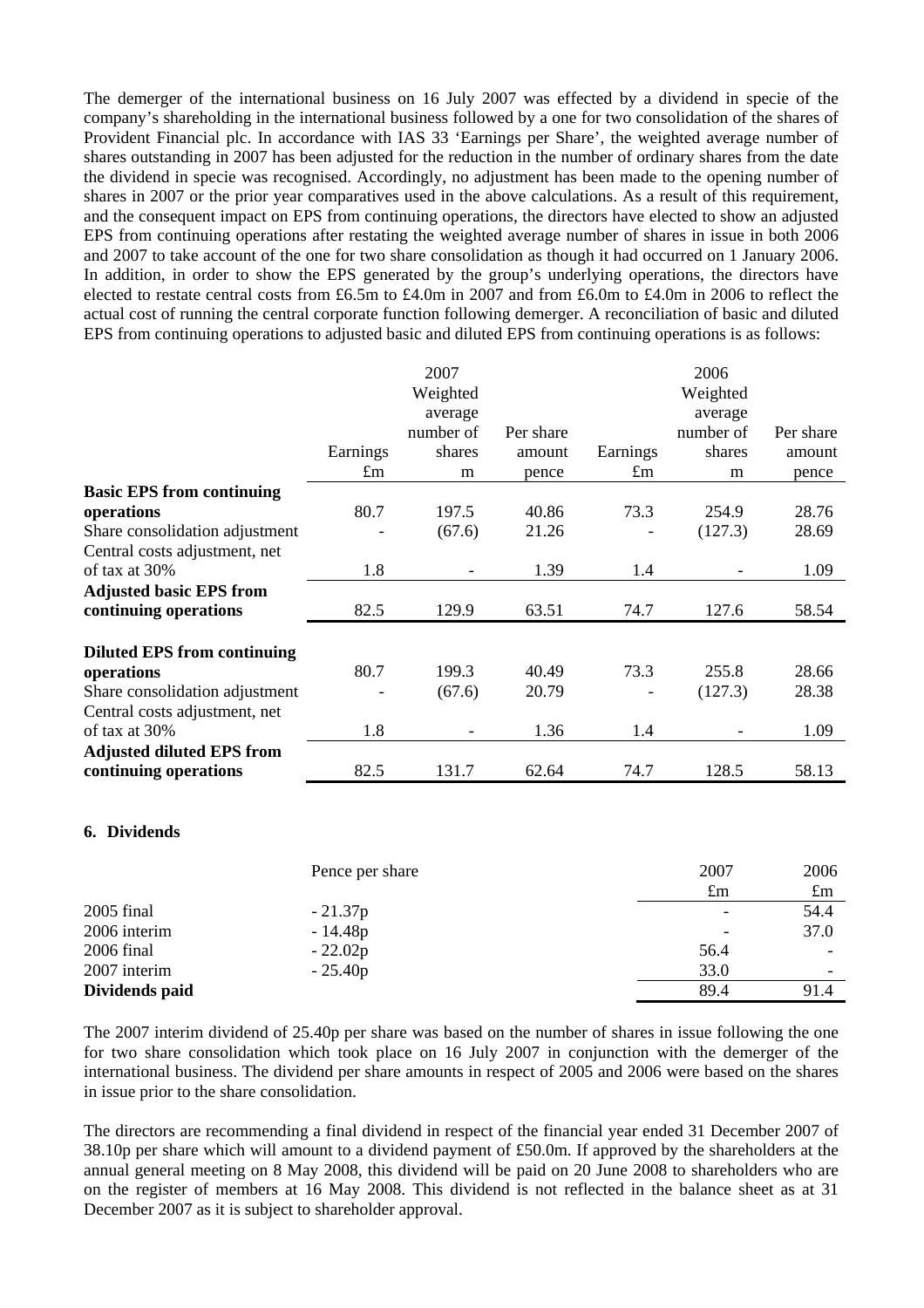### **7. Amounts receivable from customers**

|                                 | 2007        | 2006        |
|---------------------------------|-------------|-------------|
|                                 | $\pounds$ m | $\pounds$ m |
| <b>Continuing operations</b>    |             |             |
| <b>Consumer Credit Division</b> | 749.0       | 695.6       |
| Vanquis Bank                    | 143.1       | 97.5        |
| <b>Yes Car Credit</b>           | 33.3        | 108.6       |
| Total continuing operations     | 925.4       | 901.7       |
| <b>Discontinued operations</b>  |             |             |
| International                   |             | 331.0       |
| <b>Total group</b>              | 925.4       | 1,232.7     |
| Analysed as:                    |             |             |
| - due within one year           | 853.6       | 1,103.2     |
| - due in more than one year     | 71.8        | 129.5       |
|                                 | 925.4       | 1,232.7     |

Of the amounts receivable from customers due within one year, £853.6m (2006: £790.8m) relates to continuing operations and £nil (2006: £312.4m) relates to discontinued operations. Of the amounts receivable from customers due in more than one year, £71.8m (2006: £110.9m) relates to continuing operations and £nil (2006: £18.6m) relates to discontinued operations.

The impairment charge in respect of amounts receivable from customers reflected within operating costs can be analysed as follows:

| <b>Continuing operations</b>                      | 2006<br>$\pounds$ m |
|---------------------------------------------------|---------------------|
|                                                   |                     |
| <b>Consumer Credit Division</b><br>178.8<br>175.3 |                     |
| 25.2<br>19.4<br>Vanquis Bank                      |                     |
| Yes Car Credit<br>22.6<br>6.7                     |                     |
| 220.8<br>Total continuing operations<br>207.2     |                     |
| <b>Discontinued operations</b>                    |                     |
| International*<br>103.1<br>46.0                   |                     |
| 323.9<br>253.2<br><b>Total group</b>              |                     |

\* The 2007 impairment charge for the international business represents the impairment charge for the six and a half months trading under the group's ownership up until 16 July 2007.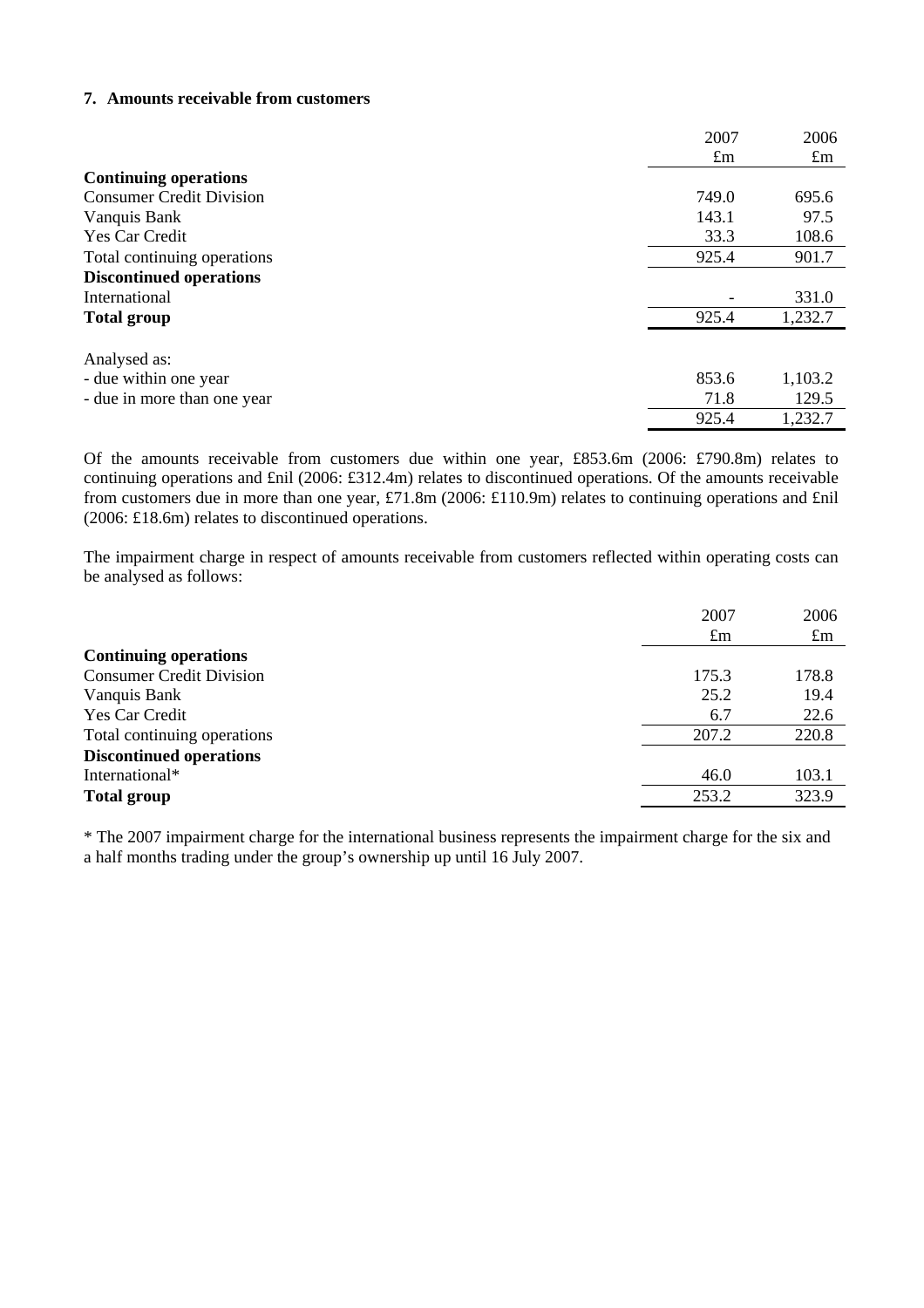### **8. Retirement benefit asset**

The group and company operate a number of UK-based pension schemes. The two major defined benefit schemes are the Provident Financial Senior Pension Scheme ('the senior pension scheme') and the Provident Financial Staff Pension Scheme ('the staff pension scheme'). The schemes cover 72% of employees with company-provided pension arrangements and are of the funded, defined benefit type providing retirement benefits based on final salary. Following a full group review of pension scheme arrangements during 2005, from 1 April 2006 members were provided with a choice of paying higher member contributions to continue accruing benefits based on final salary or paying a lower member contribution and accruing benefits based on a percentage of salary which would be revalued each year.

The most recent actuarial valuations of scheme assets and the present value of the defined benefit obligation were carried out as at 1 June 2006 by a qualified independent actuary. The valuation used for the purposes of IAS 19 'Employee Benefits' has been based on the results of these valuations which have been updated by the actuary to take account of the requirements of IAS 19 in order to assess the liabilities of the schemes as at the balance sheet date. Scheme assets are stated at fair value as at the balance sheet date.

The net retirement benefit asset recognised in the balance sheet of the group is as follows:

|                                                              | 2007        | 2006        |
|--------------------------------------------------------------|-------------|-------------|
|                                                              | $\pounds$ m | $\pounds$ m |
| Equities                                                     | 249.5       | 254.5       |
| <b>Bonds</b>                                                 | 22.6        | 22.1        |
| Fixed interest gilts                                         | 34.8        | 1.1         |
| Index-linked gilts                                           | 53.8        | 20.7        |
| Cash and money market funds                                  | 105.0       | 169.5       |
| Total fair value of scheme assets                            | 465.7       | 467.9       |
| Present value of funded defined benefit obligations          | (404.2)     | (459.0)     |
| Net retirement benefit asset recognised in the balance sheet | 61.5        | 8.9         |

The amounts recognised in the income statement are as follows:

|                                                        | 2007        | 2006        |
|--------------------------------------------------------|-------------|-------------|
|                                                        | $\pounds$ m | $\pounds$ m |
| Current service cost                                   | (6.7)       | (7.6)       |
| Interest cost                                          | (22.6)      | (21.0)      |
| Expected return on scheme assets                       | 28.8        | 27.5        |
| Net charge before past service and curtailment credits | (0.5)       | (1.1)       |
| Past service credit                                    |             | 2.2         |
| Curtailment credit                                     | 2.9         | 4.4         |
| Net credit recognised in the income statement          | 2.4         | 5.5         |
|                                                        |             |             |

Following the disposal of the insurance business on 15 June 2007, the relevant employees of the insurance business ceased to be active members of the group's pension schemes. Accordingly their benefits are no longer linked to future salary increases and therefore the projected defined benefit obligation relating to them is less than that anticipated prior to the disposal. The reduction in the projected defined benefit obligation of £2.9m has been recognised as a curtailment credit in the consolidated income statement in the year ended 31 December 2007. This amount has been included within the profit on disposal of the insurance business (see note 4). The remaining net (charge)/credit has been included within administrative expenses and comprises a charge of £0.4m (2006: credit of £4.6m) in respect of continuing operations and a charge of £0.1m (2006: credit of £0.9m) in respect of discontinued operations.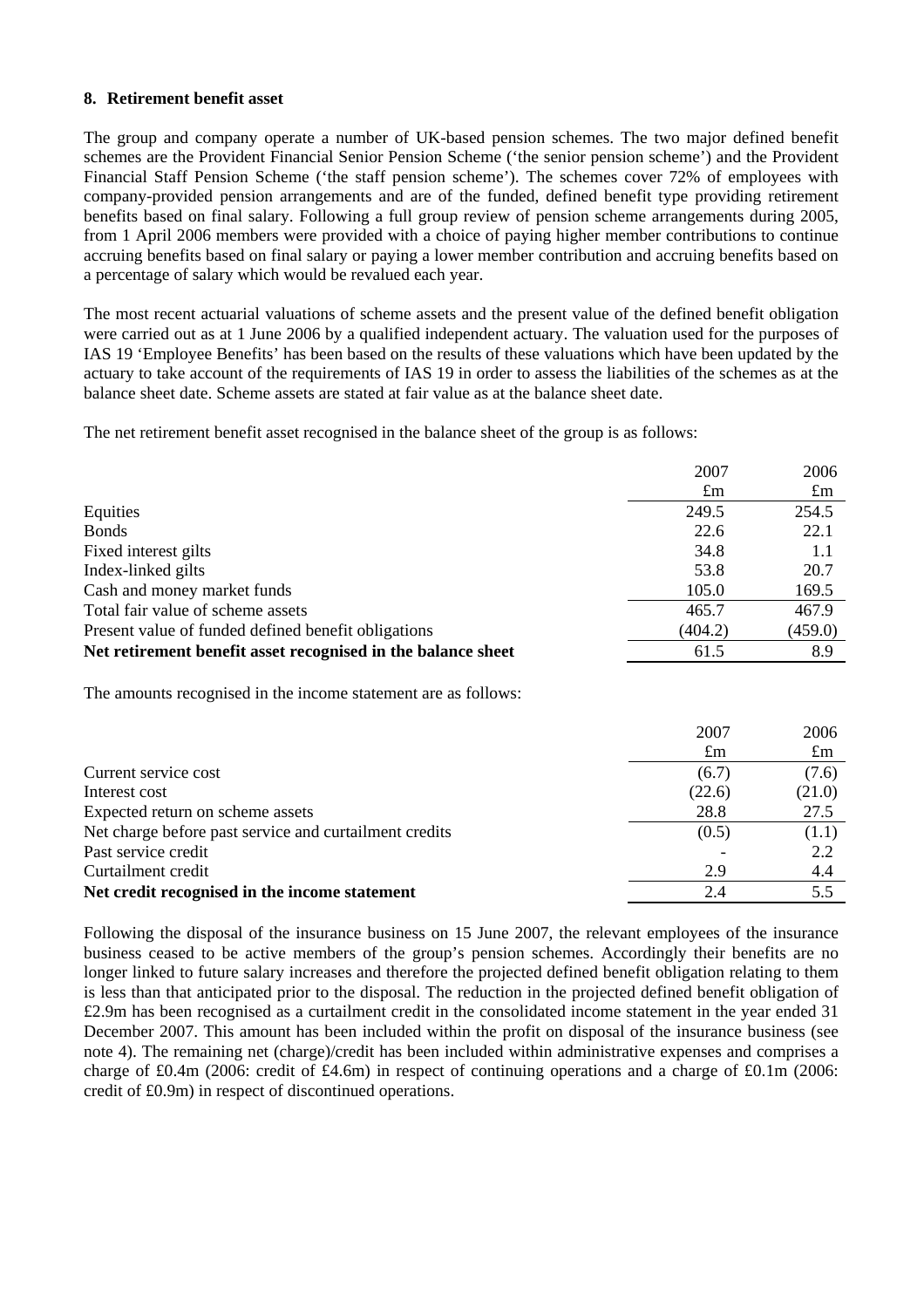During 2006, changes to the rules of the pension schemes and to the tax applying to pension scheme benefits meant that in most cases members of the pension schemes would be able to take a larger proportion of their benefits in the form of a cash lump sum at retirement. Due to the terms under which members' pensions are converted into cash lump sums, in the year ended 31 December 2006 these changes led to a £2.2m past service saving relating to deferred members of the pension schemes and a £4.4m curtailment saving relating to active members of the pension schemes. Of the total credit to the income statement of £6.6m, £5.5m related to continuing operations and £1.1m related to discontinued operations.

Movements in the fair value of scheme assets were as follows:

|                                                           | 2007        | 2006        |
|-----------------------------------------------------------|-------------|-------------|
|                                                           | $\pounds$ m | $\pounds$ m |
| Fair value of scheme assets at 1 January                  | 467.9       | 331.1       |
| Expected return on assets                                 | 28.8        | 27.5        |
| Actuarial gains on scheme assets                          | 0.1         | 7.1         |
| Section 75 contribution on disposal of insurance business | 3.4         |             |
| Assets relating to international business on demerger     | (31.3)      |             |
| Contributions by the group                                | 4.0         | 109.3       |
| Contributions paid by scheme participants                 | 3.0         | 3.5         |
| Net benefits paid out                                     | (10.2)      | (10.6)      |
| Fair value of scheme assets at 31 December                | 465.7       | 467.9       |

The Section 75 contribution on disposal of the insurance business of £3.4m is the statutory pension debt arising as a result of the insurance business ceasing to participate in the group's pension schemes following sale. It was calculated in accordance with Section 75 of the Pensions Act 1995.

The demerger agreement between the group and International Personal Finance plc (IPF) provided that the employees of the international business could continue to participate in the group's defined benefit pension schemes for a certain period following demerger. As the group and the international business are no longer under common control, the group's defined benefit pension schemes meet the definition of a multi-employer plan in accordance with IAS 19. Accordingly, the net retirement benefit asset relating to the international business of £3.5m was removed from the group's balance sheet at the date of demerger as part of the dividend in specie. The net retirement benefit asset comprised the fair value of scheme assets of £31.3m and the present value of the defined benefit obligation of £27.8m. The full transfer of the assets and the defined benefit obligation relating to the international business to a newly established IPF scheme is expected to take place in the first half of 2008.

In January 2006, the group made an additional special contribution of £102.2m in order to ensure that the defined benefit pension schemes were fully funded based on the June 2005 deficit position.

Movements in the present value of the defined benefit obligation were as follows:

|                                                            | 2007        | 2006        |
|------------------------------------------------------------|-------------|-------------|
|                                                            | $\pounds$ m | $\pounds$ m |
| Defined benefit obligation at 1 January                    | (459.0)     | (436.7)     |
| Current service cost                                       | (6.7)       | (7.6)       |
| Interest cost                                              | (22.6)      | (21.0)      |
| Past service credit                                        |             | 2.2         |
| Curtailment credit                                         | 2.9         | 4.4         |
| Liabilities relating to international business on demerger | 27.8        |             |
| Contributions paid by scheme participants                  | (3.0)       | (3.5)       |
| Actuarial gains/(losses) on scheme liabilities             | 46.2        | (7.4)       |
| Net benefits paid out                                      | 10.2        | 10.6        |
| Defined benefit obligation at 31 December                  | (404.2)     | (459.0)     |
|                                                            |             |             |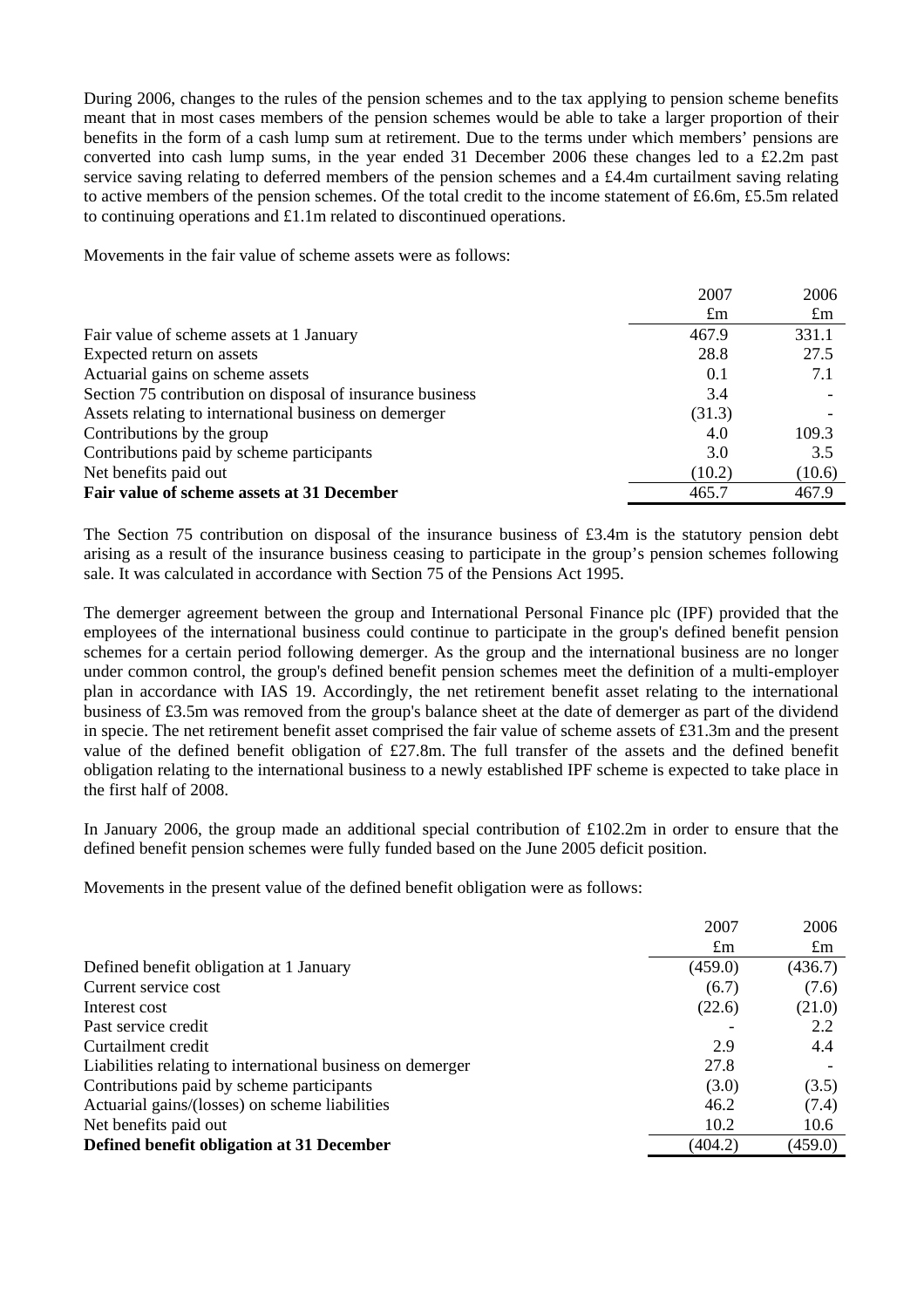The principal actuarial assumptions used at the balance sheet date were as follows:

|                                          |                               | 2007 | 2006 |
|------------------------------------------|-------------------------------|------|------|
|                                          |                               | $\%$ | $\%$ |
| Price inflation                          |                               | 3.40 | 3.10 |
| Rate of increase in pensionable salaries |                               | 4.97 | 4.68 |
| Rate of increase to pensions in payment  |                               | 3.40 | 3.10 |
| Discount rate                            |                               | 5.70 | 5.10 |
| Long term rate of return                 | – equities                    | 7.85 | 7.85 |
|                                          | $-$ bonds                     | 4.70 | 5.10 |
|                                          | - fixed interest gilts        | 4.50 | 4.50 |
|                                          | $-$ index-linked gilts        | 4.25 | 4.50 |
|                                          | - cash and money market funds | 5.90 | 5.25 |
|                                          | - overall (weighted average)  | 6.59 | 6.62 |

The mortality assumptions used in the valuation of the defined benefit pension schemes are based on the mortality experience of insured pension schemes and allow for future improvements in life expectancy. The group continues to use the PA92 series of standard tables combined with the medium cohort improvement factors for projecting mortality. In more simple terms, for members of the staff scheme it is assumed that members who retire in the future at age 65 will live on average for a further 21 years if they are male and for a further 24 years if they are female. For members of the senior scheme it is assumed that members who retire in the future at age 60 will live on average for a further 29 years if they are male and for a further 32 years if they are female. If assumed life expectancies had been one year greater for both schemes, the retirement benefit asset would have reduced by approximately £18m (2006: £20m).

An analysis of amounts recognised in the consolidated statement of recognised income and expense (SORIE) is as follows:

|                                                       | 2007<br>£m | 2006<br>$\pounds$ m |
|-------------------------------------------------------|------------|---------------------|
| Actuarial gains on scheme assets                      | 0.1        |                     |
| Actuarial gains/(losses) on scheme liabilities        | 46.2       | (7.4)               |
| Total gain/(loss) recognised in the SORIE in the year | 46.3       | (0.3)               |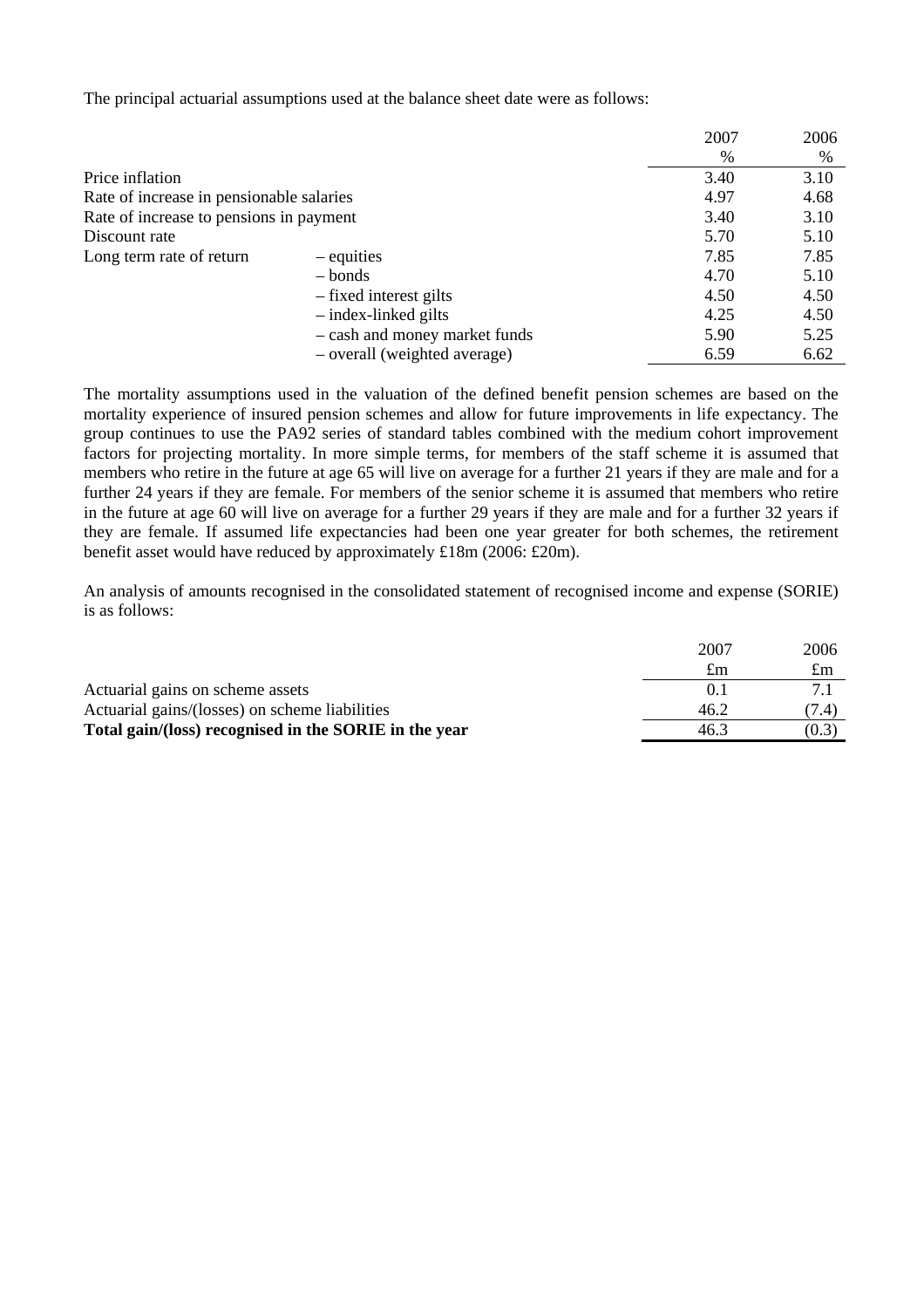# **9. Consolidated statement of changes in shareholders' equity**

|                                                  | Called-up                | Share                    |                              |             |             |
|--------------------------------------------------|--------------------------|--------------------------|------------------------------|-------------|-------------|
|                                                  | share                    | premium                  | Other                        | Retained    |             |
|                                                  | capital                  | account                  | reserves                     | earnings    | Total       |
|                                                  | $\pounds$ m              | $\pounds$ m              | $\pounds$ m                  | $\pounds$ m | $\pounds$ m |
| <b>Balance at 1 January 2006</b>                 | 26.5                     | 107.7                    | 5.5                          | 177.7       | 317.4       |
| Exchange losses on foreign currency translations |                          |                          | (0.2)                        |             | (0.2)       |
| Cash flow hedges - net fair value gains          |                          |                          | 0.2                          |             | 0.2         |
| Actuarial losses on retirement benefit asset     |                          |                          |                              | (0.3)       | (0.3)       |
| Tax (charge)/credit on items taken directly to   |                          |                          |                              |             |             |
| equity                                           |                          |                          | (0.2)                        | 0.1         | (0.1)       |
| Net expense recognised directly in equity        |                          |                          | (0.2)                        | (0.2)       | (0.4)       |
| Profit for the year                              |                          |                          |                              | 124.9       | 124.9       |
| Total recognised (expense)/income for the year   | $\overline{\phantom{0}}$ | $\overline{\phantom{a}}$ | (0.2)                        | 124.7       | 124.5       |
| Issue of share capital                           |                          | 3.1                      | $\overline{a}$               |             | 3.1         |
| Treasury shares adjustment - vesting of shares   |                          |                          | 2.3                          |             | 2.3         |
| Share-based payment adjustment – credit to the   |                          |                          |                              |             |             |
| income statement                                 |                          |                          | (1.9)                        |             | (1.9)       |
| Dividends                                        |                          |                          |                              | (91.4)      | (91.4)      |
| <b>Balance at 31 December 2006</b>               | 26.5                     | 110.8                    | 5.7                          | 211.0       | 354.0       |
| <b>Balance at 1 January 2007</b>                 | 26.5                     | 110.8                    | 5.7                          | 211.0       | 354.0       |
| Cash flow hedges:                                |                          |                          |                              |             |             |
| - net fair value gains                           |                          |                          | 1.7                          |             | 1.7         |
| - recycled and reported in profit for the year   |                          |                          | 2.8                          |             | 2.8         |
| Actuarial gains on retirement benefit asset      |                          |                          |                              | 46.3        | 46.3        |
| Tax charge on items taken directly to equity     |                          |                          | (1.3)                        | (13.9)      | (15.2)      |
| Impact of change in UK tax rate                  | $\overline{\phantom{0}}$ | $\overline{\phantom{a}}$ | $\qquad \qquad \blacksquare$ | 0.8         | 0.8         |
| Net income recognised directly in equity         |                          | $\overline{\phantom{a}}$ | 3.2                          | 33.2        | 36.4        |
| Profit for the year                              |                          |                          |                              | 138.4       | 138.4       |
| Total recognised income for the year             |                          |                          | 3.2                          | 171.6       | 174.8       |
| Issue of share capital                           | 0.7                      | 21.9                     |                              |             | 22.6        |
| Treasury shares adjustments:                     |                          |                          |                              |             |             |
| - purchases of own shares                        |                          |                          | (6.5)                        |             | (6.5)       |
| - vesting of shares                              |                          |                          | 2.1                          |             | 2.1         |
| - transfer of treasury shares reserve            |                          |                          | 2.6                          | (2.6)       |             |
| Share-based payment adjustments:                 |                          |                          |                              |             |             |
| - share-based payment charge                     |                          |                          | 8.8                          |             | 8.8         |
| - cash settlement in respect of share-based      |                          |                          |                              |             |             |
| payments                                         |                          |                          | (3.8)                        |             | (3.8)       |
| - transfer of share-based payment reserve        |                          |                          | (5.7)                        | 5.7         |             |
| - deferred tax on share-based payment reserve    |                          |                          |                              |             |             |
| transfer                                         |                          |                          |                              | (0.8)       | (0.8)       |
| Dividends                                        |                          |                          |                              | (89.4)      | (89.4)      |
| Demerger of international business – dividend in |                          |                          |                              |             |             |
| specie                                           |                          |                          |                              | (165.9)     | (165.9)     |
| Transfer of foreign exchange reserve on          |                          |                          |                              |             |             |
| demerger of international business               |                          |                          | (6.3)                        | 6.3         |             |
| <b>Balance at 31 December 2007</b>               | 27.2                     | 132.7                    | 0.1                          | 135.9       | 295.9       |